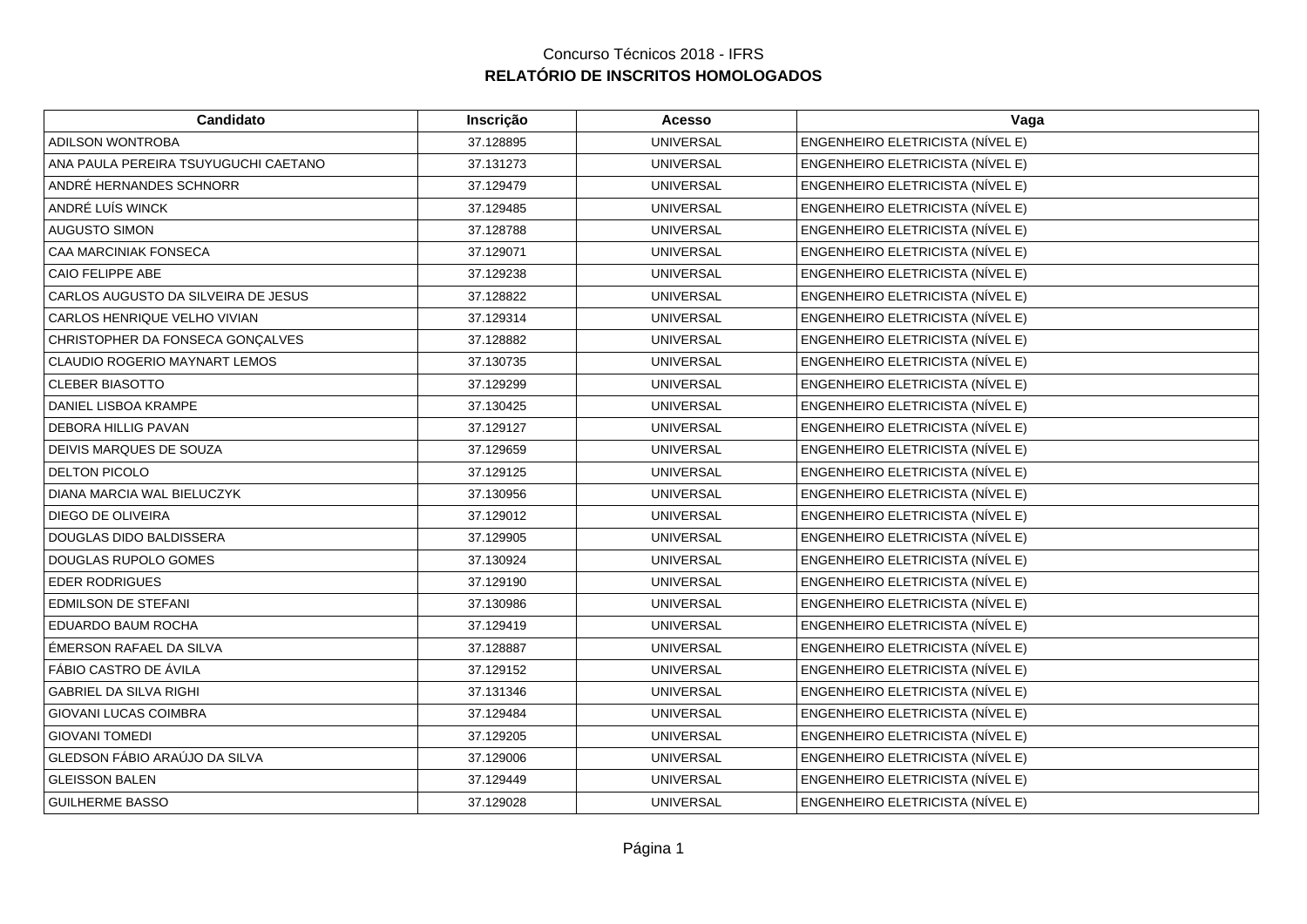| GUILHERME MONEGO DOMENEGHI       | 37.131127 | <b>UNIVERSAL</b> | ENGENHEIRO ELETRICISTA (NÍVEL E) |
|----------------------------------|-----------|------------------|----------------------------------|
| <b>GUSTAVO CARRARD LAZZARI</b>   | 37.129404 | <b>UNIVERSAL</b> | ENGENHEIRO ELETRICISTA (NÍVEL E) |
| HENRIQUE BESTANI SEIDEL          | 37.129378 | <b>UNIVERSAL</b> | ENGENHEIRO ELETRICISTA (NÍVEL E) |
| <b>IAGO DE FARIAS MARQUES</b>    | 37.129204 | <b>UNIVERSAL</b> | ENGENHEIRO ELETRICISTA (NÍVEL E) |
| IGOR KRÜGER TUCHTENHAGEN         | 37.129439 | <b>UNIVERSAL</b> | ENGENHEIRO ELETRICISTA (NÍVEL E) |
| JACSON DAL CASTEL                | 37.129967 | <b>UNIVERSAL</b> | ENGENHEIRO ELETRICISTA (NÍVEL E) |
| JARDEL RIGON CICHELERO           | 37.129462 | <b>UNIVERSAL</b> | ENGENHEIRO ELETRICISTA (NÍVEL E) |
| JEFERSON CALDEIRA MACIEL         | 37.129240 | <b>PPP</b>       | ENGENHEIRO ELETRICISTA (NÍVEL E) |
| JÉSSICA DE ANDRADE ZANATTA       | 37.128809 | <b>UNIVERSAL</b> | ENGENHEIRO ELETRICISTA (NÍVEL E) |
| JHONATAN MACHADO GODINHO         | 37.129422 | <b>UNIVERSAL</b> | ENGENHEIRO ELETRICISTA (NÍVEL E) |
| JOÃO ADENILSON OLIVEIRA DA SILVA | 37.129799 | <b>UNIVERSAL</b> | ENGENHEIRO ELETRICISTA (NÍVEL E) |
| JOÃO CARLOS ENGEL                | 37.128981 | <b>UNIVERSAL</b> | ENGENHEIRO ELETRICISTA (NÍVEL E) |
| JONATHAN FARACO FRANÇA           | 37.129505 | <b>UNIVERSAL</b> | ENGENHEIRO ELETRICISTA (NÍVEL E) |
| <b>JONI SONZA</b>                | 37.128988 | <b>UNIVERSAL</b> | ENGENHEIRO ELETRICISTA (NÍVEL E) |
| JOSE ALFREDO RECKZIEGEL          | 37.129409 | <b>UNIVERSAL</b> | ENGENHEIRO ELETRICISTA (NÍVEL E) |
| JUNIOR FELIPE MALLMANN           | 37.129138 | <b>UNIVERSAL</b> | ENGENHEIRO ELETRICISTA (NÍVEL E) |
| LEANDRO DE SOUZA DA SILVA        | 37.129488 | <b>UNIVERSAL</b> | ENGENHEIRO ELETRICISTA (NÍVEL E) |
| LEONARDO CECHET MORO             | 37.128911 | <b>UNIVERSAL</b> | ENGENHEIRO ELETRICISTA (NÍVEL E) |
| LETICIA DALLA LANA               | 37.129340 | <b>UNIVERSAL</b> | ENGENHEIRO ELETRICISTA (NÍVEL E) |
| LUCAS PIZZATO PINHEIRO           | 37.129241 | <b>UNIVERSAL</b> | ENGENHEIRO ELETRICISTA (NÍVEL E) |
| LUÍS CÉSAR EMANUELLI             | 37.129189 | <b>UNIVERSAL</b> | ENGENHEIRO ELETRICISTA (NÍVEL E) |
| LUÍS EDUARDO LEMES               | 37.129312 | <b>UNIVERSAL</b> | ENGENHEIRO ELETRICISTA (NÍVEL E) |
| LUIZA LANGE TUBINO               | 37.129161 | <b>UNIVERSAL</b> | ENGENHEIRO ELETRICISTA (NÍVEL E) |
| LUIZ GERMANO NUNES THEODORICO    | 37.129550 | <b>UNIVERSAL</b> | ENGENHEIRO ELETRICISTA (NÍVEL E) |
| LUIZ HENRIQUE SPECHT             | 37.129371 | <b>UNIVERSAL</b> | ENGENHEIRO ELETRICISTA (NÍVEL E) |
| <b>MAICON MIOTTO</b>             | 37.129203 | <b>UNIVERSAL</b> | ENGENHEIRO ELETRICISTA (NÍVEL E) |
| MARCELO PEREIRA MAGALHÃES        | 37.128904 | <b>UNIVERSAL</b> | ENGENHEIRO ELETRICISTA (NÍVEL E) |
| MARCELO STRASSBURGER             | 37.128832 | <b>UNIVERSAL</b> | ENGENHEIRO ELETRICISTA (NÍVEL E) |
| MARCOS JOSE SUSIN                | 37.129524 | <b>UNIVERSAL</b> | ENGENHEIRO ELETRICISTA (NÍVEL E) |
| MATHEUS GULARTE TAVARES          | 37.129421 | <b>UNIVERSAL</b> | ENGENHEIRO ELETRICISTA (NÍVEL E) |
| MATHEUS LENHARDT BRAGA RAMOS     | 37.129495 | <b>UNIVERSAL</b> | ENGENHEIRO ELETRICISTA (NÍVEL E) |
| MIKAEL DOS SANTOS CARDOSO        | 37.131215 | <b>UNIVERSAL</b> | ENGENHEIRO ELETRICISTA (NÍVEL E) |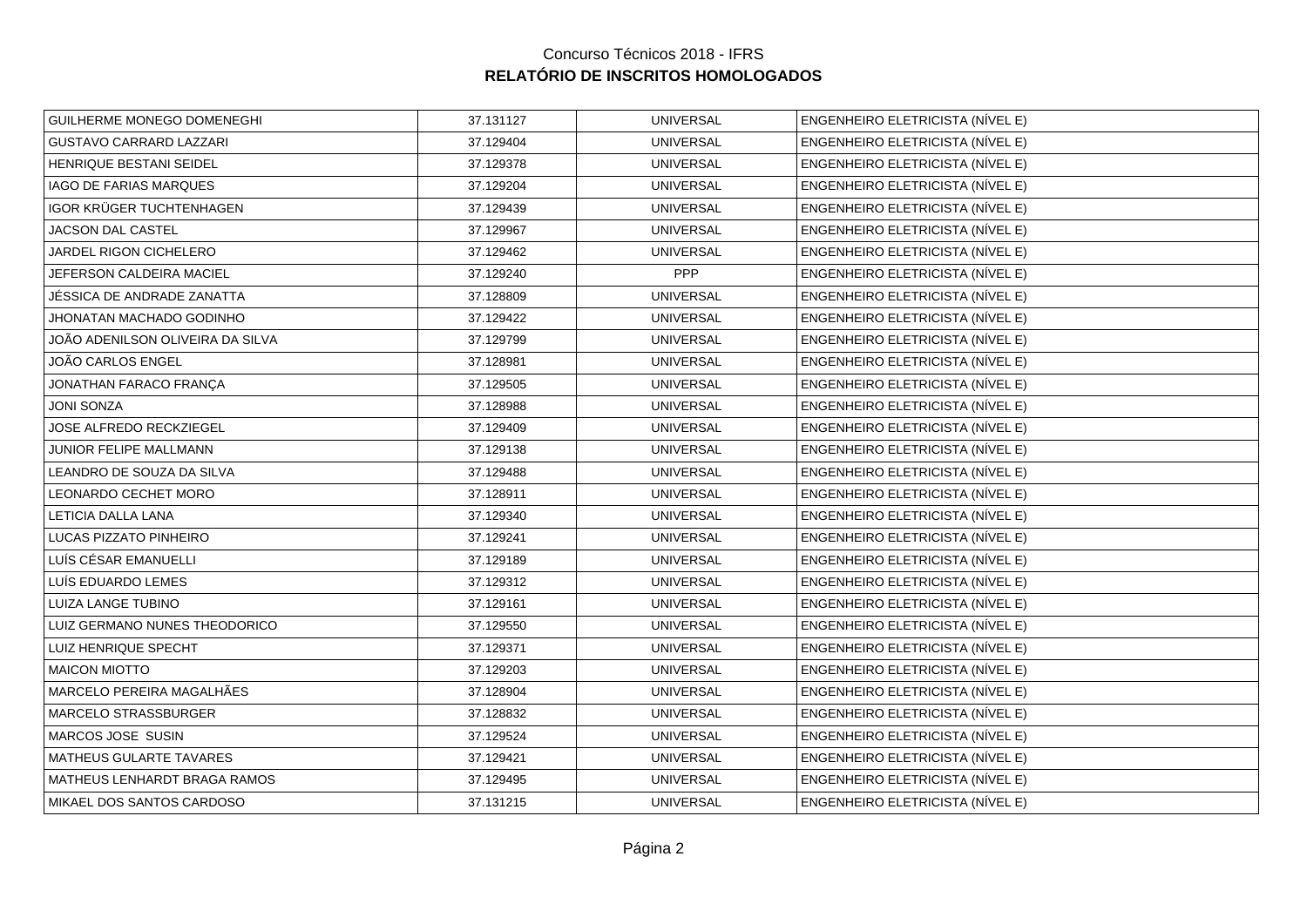| NELSON CARDOSO MALTA FILHO        | 37.131229 | <b>UNIVERSAL</b> | ENGENHEIRO ELETRICISTA (NÍVEL E)              |
|-----------------------------------|-----------|------------------|-----------------------------------------------|
| NELSON MANOEL DE MOURA QUEVEDO    | 37.128776 | <b>UNIVERSAL</b> | ENGENHEIRO ELETRICISTA (NÍVEL E)              |
| PABLO LEONARDELLI                 | 37.128867 | <b>UNIVERSAL</b> | ENGENHEIRO ELETRICISTA (NÍVEL E)              |
| PATRIC JANNER MARQUES             | 37.129387 | <b>UNIVERSAL</b> | ENGENHEIRO ELETRICISTA (NÍVEL E)              |
| PAULO ROBERTO NAUDERER EISENREICH | 37.129715 | <b>UNIVERSAL</b> | ENGENHEIRO ELETRICISTA (NÍVEL E)              |
| PEDRO HENRIQUE FERRAZZA SPEROTTO  | 37.129352 | <b>UNIVERSAL</b> | ENGENHEIRO ELETRICISTA (NÍVEL E)              |
| <b>RICARDO GIRARDI FROSI</b>      | 37.130260 | <b>UNIVERSAL</b> | ENGENHEIRO ELETRICISTA (NÍVEL E)              |
| RICARDO SAALFELD WETZEL           | 37.130105 | <b>UNIVERSAL</b> | ENGENHEIRO ELETRICISTA (NÍVEL E)              |
| <b>ROBERTO PAAZ</b>               | 37.129078 | <b>UNIVERSAL</b> | ENGENHEIRO ELETRICISTA (NÍVEL E)              |
| RODRIGO CONCI                     | 37.128802 | <b>UNIVERSAL</b> | ENGENHEIRO ELETRICISTA (NÍVEL E)              |
| RODRIGO GODOY CORDEIRO            | 37.129474 | <b>UNIVERSAL</b> | ENGENHEIRO ELETRICISTA (NÍVEL E)              |
| RODRIGO XAVIER BERWALDT           | 37.129431 | <b>UNIVERSAL</b> | ENGENHEIRO ELETRICISTA (NÍVEL E)              |
| ROGER ROOS                        | 37.129428 | <b>UNIVERSAL</b> | ENGENHEIRO ELETRICISTA (NÍVEL E)              |
| SAMIRA CANABARRO SABO             | 37.128870 | <b>UNIVERSAL</b> | ENGENHEIRO ELETRICISTA (NÍVEL E)              |
| SAMUEL DOS SANTOS CARDOSO         | 37.128804 | <b>UNIVERSAL</b> | ENGENHEIRO ELETRICISTA (NÍVEL E)              |
| SERGIO DA SILVEIRA RODRIGUES      | 37.129491 | <b>UNIVERSAL</b> | ENGENHEIRO ELETRICISTA (NÍVEL E)              |
| TALLYS LINS ALMEIDA BARBOSA       | 37.128864 | <b>UNIVERSAL</b> | ENGENHEIRO ELETRICISTA (NÍVEL E)              |
| TIAGO FRANCISCO HINTERHOLZ        | 37.128901 | <b>UNIVERSAL</b> | ENGENHEIRO ELETRICISTA (NÍVEL E)              |
| TIAGO SCHWANTZ FAGUNDES           | 37.129781 | <b>UNIVERSAL</b> | ENGENHEIRO ELETRICISTA (NÍVEL E)              |
| TUANE PROENÇA PEREIRA             | 37.129151 | <b>UNIVERSAL</b> | ENGENHEIRO ELETRICISTA (NÍVEL E)              |
| <b>VAGNER MARTINS</b>             | 37.130977 | <b>UNIVERSAL</b> | ENGENHEIRO ELETRICISTA (NÍVEL E)              |
| VINÍCIUS LUIZ GASPERIN            | 37.129015 | <b>UNIVERSAL</b> | ENGENHEIRO ELETRICISTA (NÍVEL E)              |
| <b>VINICIUS MORAIS BREDA</b>      | 37.130862 | <b>UNIVERSAL</b> | ENGENHEIRO ELETRICISTA (NÍVEL E)              |
| <b>WEBERTH RAMOS HAUERS</b>       | 37.131342 | <b>UNIVERSAL</b> | ENGENHEIRO ELETRICISTA (NÍVEL E)              |
| WELLINGTON LUIZ SANTOS BONATO     | 37.129170 | <b>UNIVERSAL</b> | ENGENHEIRO ELETRICISTA (NÍVEL E)              |
| YURI PELEGEIRO MAMBRIN            | 37.130350 | <b>UNIVERSAL</b> | ENGENHEIRO ELETRICISTA (NÍVEL E)              |
| YURI SOLIS STYPULKOWSKI           | 37.129514 | <b>UNIVERSAL</b> | ENGENHEIRO ELETRICISTA (NÍVEL E)              |
| ADEILTON MARCELINO DA CRUZ        | 37.128855 | PPP              | TÉCNICO DE LABORATÓRIO: INFORMÁTICA (NÍVEL D) |
| <b>ADELCIO BIAZI</b>              | 37.129043 | <b>UNIVERSAL</b> | TÉCNICO DE LABORATÓRIO: INFORMÁTICA (NÍVEL D) |
| ALCIONE ROSA DE MORAIS            | 37.128931 | <b>UNIVERSAL</b> | TÉCNICO DE LABORATÓRIO: INFORMÁTICA (NÍVEL D) |
| ALCIR JOÃO DENARDI                | 37.129264 | <b>UNIVERSAL</b> | TÉCNICO DE LABORATÓRIO: INFORMÁTICA (NÍVEL D) |
| ALYSSON ALANO DE SOUZA            | 37.130819 | <b>UNIVERSAL</b> | TÉCNICO DE LABORATÓRIO: INFORMÁTICA (NÍVEL D) |
|                                   |           |                  |                                               |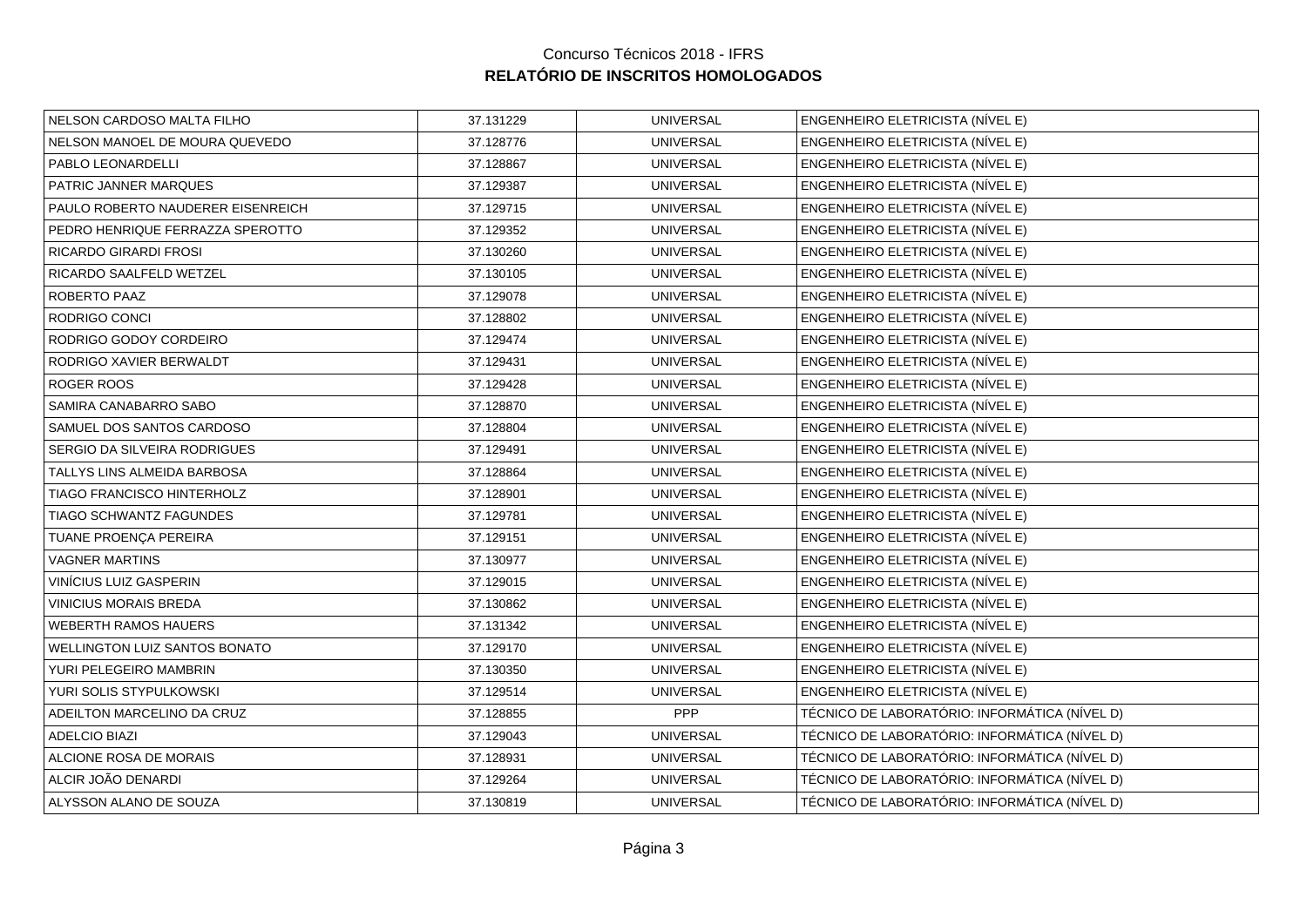| AMANDA RIETH TORBES               | 37.129206 | <b>UNIVERSAL</b> | TÉCNICO DE LABORATÓRIO: INFORMÁTICA (NÍVEL D) |
|-----------------------------------|-----------|------------------|-----------------------------------------------|
| ANDERSSON CAMPEOL                 | 37.131309 | <b>UNIVERSAL</b> | TÉCNICO DE LABORATÓRIO: INFORMÁTICA (NÍVEL D) |
| ANIELLE SEVERO LISBOA             | 37.129010 | <b>UNIVERSAL</b> | TÉCNICO DE LABORATÓRIO: INFORMÁTICA (NÍVEL D) |
| BRUNO COELHO RODRIGUES            | 37.130613 | <b>UNIVERSAL</b> | TÉCNICO DE LABORATÓRIO: INFORMÁTICA (NÍVEL D) |
| BRUNO GONÇALVES HACK              | 37.128772 | <b>UNIVERSAL</b> | TÉCNICO DE LABORATÓRIO: INFORMÁTICA (NÍVEL D) |
| BRUNO SANTOS DA ROSA              | 37.129095 | <b>UNIVERSAL</b> | TÉCNICO DE LABORATÓRIO: INFORMÁTICA (NÍVEL D) |
| CAMILLA CRISTINNE MENEZES BARZONI | 37.129367 | <b>UNIVERSAL</b> | TÉCNICO DE LABORATÓRIO: INFORMÁTICA (NÍVEL D) |
| CARINA LEMOS DA SILVA             | 37.128849 | <b>UNIVERSAL</b> | TÉCNICO DE LABORATÓRIO: INFORMÁTICA (NÍVEL D) |
| CARLOS VIEIRA TEIXEIRA            | 37.130369 | <b>UNIVERSAL</b> | TÉCNICO DE LABORATÓRIO: INFORMÁTICA (NÍVEL D) |
| CASSIANO LUIZ ROOS                | 37.130232 | <b>UNIVERSAL</b> | TÉCNICO DE LABORATÓRIO: INFORMÁTICA (NÍVEL D) |
| CHARLLES PINTO DE ALMEIDA         | 37.129351 | <b>UNIVERSAL</b> | TÉCNICO DE LABORATÓRIO: INFORMÁTICA (NÍVEL D) |
| CLÁUDIO FERREIRA NEVES            | 37.130902 | <b>UNIVERSAL</b> | TÉCNICO DE LABORATÓRIO: INFORMÁTICA (NÍVEL D) |
| DANIEL ANVERSA TALIAN             | 37.129408 | <b>UNIVERSAL</b> | TÉCNICO DE LABORATÓRIO: INFORMÁTICA (NÍVEL D) |
| D'ARTAGNAN SILVEIRA               | 37.129346 | <b>UNIVERSAL</b> | TÉCNICO DE LABORATÓRIO: INFORMÁTICA (NÍVEL D) |
| DIEGO PRETTO DA SILVA             | 37.131442 | <b>UNIVERSAL</b> | TÉCNICO DE LABORATÓRIO: INFORMÁTICA (NÍVEL D) |
| ÉDEL SOARES DA SILVA              | 37.129287 | <b>UNIVERSAL</b> | TÉCNICO DE LABORATÓRIO: INFORMÁTICA (NÍVEL D) |
| ELIAS JORDÃO RIBEIRO VIEIRA       | 37.129245 | <b>UNIVERSAL</b> | TÉCNICO DE LABORATÓRIO: INFORMÁTICA (NÍVEL D) |
| ELIEZER LUIS MENEGAZ              | 37.129056 | <b>UNIVERSAL</b> | TÉCNICO DE LABORATÓRIO: INFORMÁTICA (NÍVEL D) |
| ENELICA RAMALHO MACEDO            | 37.128900 | <b>UNIVERSAL</b> | TÉCNICO DE LABORATÓRIO: INFORMÁTICA (NÍVEL D) |
| EVERTON JULIANO ANHAIA SPINDOLA   | 37.128845 | <b>UNIVERSAL</b> | TÉCNICO DE LABORATÓRIO: INFORMÁTICA (NÍVEL D) |
| FABIO EDUARDO WELSBACHER JUNIOR   | 37.129412 | <b>UNIVERSAL</b> | TÉCNICO DE LABORATÓRIO: INFORMÁTICA (NÍVEL D) |
| <b>FABIO NUNES MARQUES</b>        | 37.129126 | PPP              | TÉCNICO DE LABORATÓRIO: INFORMÁTICA (NÍVEL D) |
| FABRIZIO SILVEIRA QUADRO          | 37.131337 | <b>UNIVERSAL</b> | TÉCNICO DE LABORATÓRIO: INFORMÁTICA (NÍVEL D) |
| FERNANDO SEBENELLO SOARES         | 37.128814 | <b>UNIVERSAL</b> | TÉCNICO DE LABORATÓRIO: INFORMÁTICA (NÍVEL D) |
| FREDERICO MARINHO TOLIO           | 37.129184 | <b>UNIVERSAL</b> | TÉCNICO DE LABORATÓRIO: INFORMÁTICA (NÍVEL D) |
| <b>GABRIEL ALBECHE GOMES</b>      | 37.129054 | <b>UNIVERSAL</b> | TÉCNICO DE LABORATÓRIO: INFORMÁTICA (NÍVEL D) |
| <b>GISELE NEVES KUGERT</b>        | 37.129361 | <b>UNIVERSAL</b> | TÉCNICO DE LABORATÓRIO: INFORMÁTICA (NÍVEL D) |
| <b>GUILHERME GABRIEL RIGOTTI</b>  | 37.129323 | <b>UNIVERSAL</b> | TÉCNICO DE LABORATÓRIO: INFORMÁTICA (NÍVEL D) |
| HEMILI ROBERTA ACKER CONSTANTINO  | 37.129053 | <b>UNIVERSAL</b> | TÉCNICO DE LABORATÓRIO: INFORMÁTICA (NÍVEL D) |
| <b>IGOR CARDOSO MEREGALLI</b>     | 37.129455 | <b>UNIVERSAL</b> | TÉCNICO DE LABORATÓRIO: INFORMÁTICA (NÍVEL D) |
| IORGAMA PORCELY DOS SANTOS SILVA  | 37.131425 | <b>UNIVERSAL</b> | TÉCNICO DE LABORATÓRIO: INFORMÁTICA (NÍVEL D) |
| JEFFERSON JAMES CUNHA DE SOUZA    | 37.130714 | <b>UNIVERSAL</b> | TÉCNICO DE LABORATÓRIO: INFORMÁTICA (NÍVEL D) |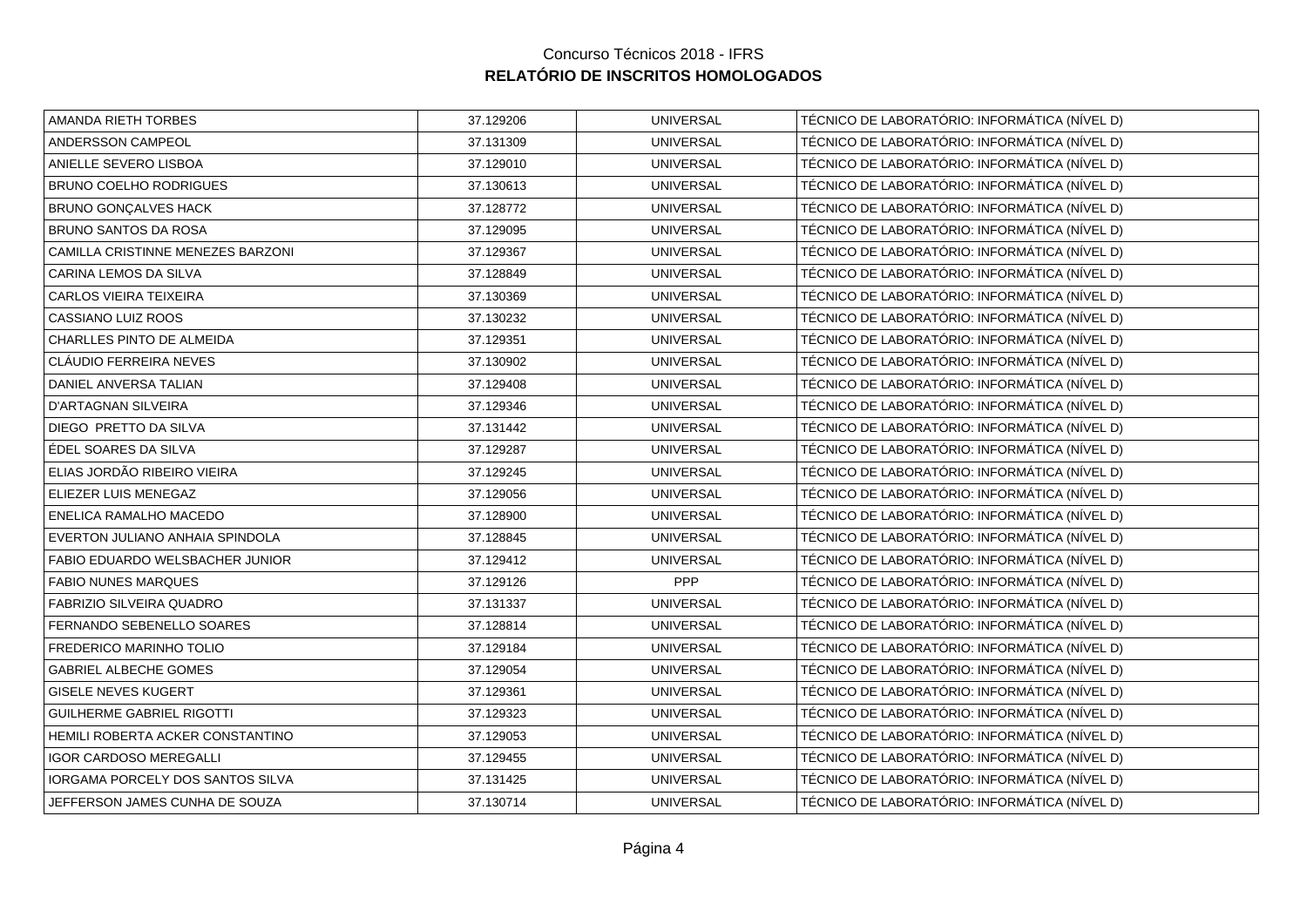| JERÔNIMO ZANELLA ACCIOLY            | 37.130227 | <b>UNIVERSAL</b> | TÉCNICO DE LABORATÓRIO: INFORMÁTICA (NÍVEL D) |
|-------------------------------------|-----------|------------------|-----------------------------------------------|
| JOÃO GABRIEL HARTMANN               | 37.130204 | <b>UNIVERSAL</b> | TÉCNICO DE LABORATÓRIO: INFORMÁTICA (NÍVEL D) |
| JOÃO PAULO LIRA                     | 37.129956 | <b>UNIVERSAL</b> | TÉCNICO DE LABORATÓRIO: INFORMÁTICA (NÍVEL D) |
| JOSÉ RICARDO ROBASKI                | 37.128759 | <b>UNIVERSAL</b> | TÉCNICO DE LABORATÓRIO: INFORMÁTICA (NÍVEL D) |
| <b>JOSIMAR VIEIRA FERREIRA</b>      | 37.129416 | <b>UNIVERSAL</b> | TÉCNICO DE LABORATÓRIO: INFORMÁTICA (NÍVEL D) |
| JULIANO DE SOUSA MONTES             | 37.129364 | <b>UNIVERSAL</b> | TÉCNICO DE LABORATÓRIO: INFORMÁTICA (NÍVEL D) |
| KATHREIN AZEVEDO DORNELAS           | 37.131111 | <b>PPP</b>       | TÉCNICO DE LABORATÓRIO: INFORMÁTICA (NÍVEL D) |
| KEISY SOARES ALMEIDA                | 37.129867 | <b>PPP</b>       | TÉCNICO DE LABORATÓRIO: INFORMÁTICA (NÍVEL D) |
| LEANDRO AUGUSTO DE SOUZA VENTURINI  | 37.131122 | <b>UNIVERSAL</b> | TÉCNICO DE LABORATÓRIO: INFORMÁTICA (NÍVEL D) |
| LEONARDO BRESOLIN CARBONE           | 37.128750 | <b>UNIVERSAL</b> | TÉCNICO DE LABORATÓRIO: INFORMÁTICA (NÍVEL D) |
| LETÍCIA DE ÁVILA OURIQUE            | 37.129295 | <b>UNIVERSAL</b> | TÉCNICO DE LABORATÓRIO: INFORMÁTICA (NÍVEL D) |
| LUCAS DE MATOS DA SILVEIRA          | 37.129521 | <b>UNIVERSAL</b> | TÉCNICO DE LABORATÓRIO: INFORMÁTICA (NÍVEL D) |
| LUCAS GABRIEL MARQUES               | 37.129528 | <b>UNIVERSAL</b> | TÉCNICO DE LABORATÓRIO: INFORMÁTICA (NÍVEL D) |
| LUCCAS GEOVANI ALVES DA SILVA       | 37.129045 | <b>UNIVERSAL</b> | TÉCNICO DE LABORATÓRIO: INFORMÁTICA (NÍVEL D) |
| LUCIANO VIEIRA DA SILVA             | 37.129375 | <b>UNIVERSAL</b> | TÉCNICO DE LABORATÓRIO: INFORMÁTICA (NÍVEL D) |
| LUÍS CARLOS LOOSE                   | 37.129464 | <b>UNIVERSAL</b> | TÉCNICO DE LABORATÓRIO: INFORMÁTICA (NÍVEL D) |
| LUIS FERNANDO BIONDO                | 37.129108 | <b>UNIVERSAL</b> | TÉCNICO DE LABORATÓRIO: INFORMÁTICA (NÍVEL D) |
| LUIS MAURICIO BRAGA                 | 37.129512 | <b>UNIVERSAL</b> | TÉCNICO DE LABORATÓRIO: INFORMÁTICA (NÍVEL D) |
| LUKA DE ANDRADE SANTOS              | 37.129492 | <b>UNIVERSAL</b> | TÉCNICO DE LABORATÓRIO: INFORMÁTICA (NÍVEL D) |
| MARCELO BARBOSA MAGALHAES           | 37.128749 | <b>UNIVERSAL</b> | TÉCNICO DE LABORATÓRIO: INFORMÁTICA (NÍVEL D) |
| MARCIO FARIAS DA SILVA              | 37.131467 | <b>UNIVERSAL</b> | TÉCNICO DE LABORATÓRIO: INFORMÁTICA (NÍVEL D) |
| MÁRCIO HENRIQUE GESSLER             | 37.128932 | <b>UNIVERSAL</b> | TÉCNICO DE LABORATÓRIO: INFORMÁTICA (NÍVEL D) |
| MÁRCIO MACHADO                      | 37.129467 | <b>UNIVERSAL</b> | TÉCNICO DE LABORATÓRIO: INFORMÁTICA (NÍVEL D) |
| MARCO ANTONIO MACEDO DOS SANTOS     | 37.128777 | <b>UNIVERSAL</b> | TÉCNICO DE LABORATÓRIO: INFORMÁTICA (NÍVEL D) |
| MARCOS CASAGRANDE                   | 37.129372 | <b>UNIVERSAL</b> | TÉCNICO DE LABORATÓRIO: INFORMÁTICA (NÍVEL D) |
| MARIANI MACHADO GENUINO GONCALVES   | 37.129091 | <b>UNIVERSAL</b> | TÉCNICO DE LABORATÓRIO: INFORMÁTICA (NÍVEL D) |
| MARIO SÉRGIO GONÇALVES CUNHA JÚNIOR | 37.128948 | <b>UNIVERSAL</b> | TÉCNICO DE LABORATÓRIO: INFORMÁTICA (NÍVEL D) |
| MATHEUS HERMES NEU                  | 37.129380 | <b>UNIVERSAL</b> | TÉCNICO DE LABORATÓRIO: INFORMÁTICA (NÍVEL D) |
| MAURICIO DA SILVA SCHEFFER          | 37.128925 | <b>UNIVERSAL</b> | TÉCNICO DE LABORATÓRIO: INFORMÁTICA (NÍVEL D) |
| MAURICIO DE CARVALHO PADILHA        | 37.129296 | <b>UNIVERSAL</b> | TÉCNICO DE LABORATÓRIO: INFORMÁTICA (NÍVEL D) |
| MAURÍCIO HENRIQUE RAMOS             | 37.130431 | <b>UNIVERSAL</b> | TÉCNICO DE LABORATÓRIO: INFORMÁTICA (NÍVEL D) |
| MAURICIO MACEDO BITTENCOURT         | 37.129093 | <b>UNIVERSAL</b> | TÉCNICO DE LABORATÓRIO: INFORMÁTICA (NÍVEL D) |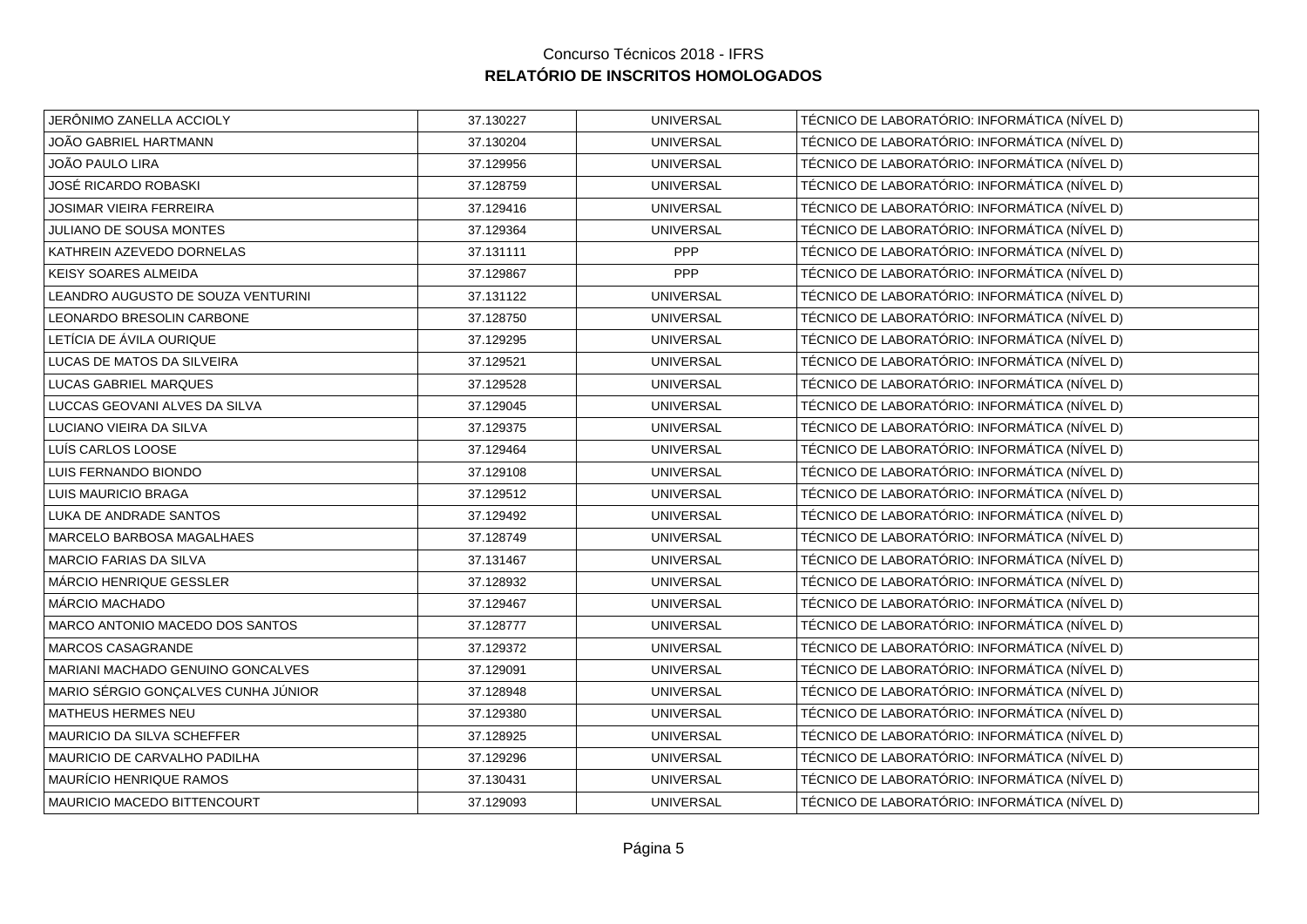| MICHELE LARISSA PISONI             | 37.128949 | <b>UNIVERSAL</b> | TÉCNICO DE LABORATÓRIO: INFORMÁTICA (NÍVEL D) |
|------------------------------------|-----------|------------------|-----------------------------------------------|
| MICHELLE CAROZZI BOCK              | 37.128872 | <b>UNIVERSAL</b> | TÉCNICO DE LABORATÓRIO: INFORMÁTICA (NÍVEL D) |
| NARIELEN DE OLIVEIRA SANTOS        | 37.128873 | <b>UNIVERSAL</b> | TÉCNICO DE LABORATÓRIO: INFORMÁTICA (NÍVEL D) |
| NELSON ALEXANDRE FAGUNDES          | 37.129454 | <b>UNIVERSAL</b> | TÉCNICO DE LABORATÓRIO: INFORMÁTICA (NÍVEL D) |
| NICHOLAS PEREIRA DOS SANTOS NETO   | 37.129483 | <b>UNIVERSAL</b> | TÉCNICO DE LABORATÓRIO: INFORMÁTICA (NÍVEL D) |
| NICOLAS GONÇALVES HACK             | 37.128758 | <b>UNIVERSAL</b> | TÉCNICO DE LABORATÓRIO: INFORMÁTICA (NÍVEL D) |
| PATRICK FERNANDO ECKEL FALEIRO     | 37.129001 | <b>UNIVERSAL</b> | TÉCNICO DE LABORATÓRIO: INFORMÁTICA (NÍVEL D) |
| PAULO CÉSAR DE FARIAS NAVARRO      | 37.129118 | PCD              | TÉCNICO DE LABORATÓRIO: INFORMÁTICA (NÍVEL D) |
| PAULO HENRIQUE TAMANINI            | 37.130215 | <b>UNIVERSAL</b> | TÉCNICO DE LABORATÓRIO: INFORMÁTICA (NÍVEL D) |
| PAULO SILANDRO CHAVES GONÇALVES    | 37.128978 | PPP              | TÉCNICO DE LABORATÓRIO: INFORMÁTICA (NÍVEL D) |
| PEDRO DE ANDRADE SANTOS            | 37.129457 | <b>UNIVERSAL</b> | TÉCNICO DE LABORATÓRIO: INFORMÁTICA (NÍVEL D) |
| RAFAELA APARECIDA SANTIN           | 37.129049 | <b>UNIVERSAL</b> | TÉCNICO DE LABORATÓRIO: INFORMÁTICA (NÍVEL D) |
| RAFAEL KUSCINSKI                   | 37.129334 | <b>UNIVERSAL</b> | TÉCNICO DE LABORATÓRIO: INFORMÁTICA (NÍVEL D) |
| RALPH RIBEIRO                      | 37.129285 | <b>UNIVERSAL</b> | TÉCNICO DE LABORATÓRIO: INFORMÁTICA (NÍVEL D) |
| RAUL DE LIMA                       | 37.129087 | <b>UNIVERSAL</b> | TÉCNICO DE LABORATÓRIO: INFORMÁTICA (NÍVEL D) |
| RÉGIS BETAT NAVARRO                | 37.129117 | <b>UNIVERSAL</b> | TÉCNICO DE LABORATÓRIO: INFORMÁTICA (NÍVEL D) |
| <b>REGIS MAYER BORGES</b>          | 37.128807 | <b>UNIVERSAL</b> | TÉCNICO DE LABORATÓRIO: INFORMÁTICA (NÍVEL D) |
| <b>ROBSON RODRIGUES DA ROSA</b>    | 37.131223 | <b>UNIVERSAL</b> | TÉCNICO DE LABORATÓRIO: INFORMÁTICA (NÍVEL D) |
| RODRIGO ALMEIDA PINTO MORAES       | 37.128853 | <b>UNIVERSAL</b> | TÉCNICO DE LABORATÓRIO: INFORMÁTICA (NÍVEL D) |
| ROD RIGO DA CRUZ CASALINHO         | 37.128856 | <b>UNIVERSAL</b> | TÉCNICO DE LABORATÓRIO: INFORMÁTICA (NÍVEL D) |
| RONALDO FERNANDES DOS SANTOS       | 37.128861 | PPP              | TÉCNICO DE LABORATÓRIO: INFORMÁTICA (NÍVEL D) |
| ROSSANA PAULA CESAR DE OLIVEIRA    | 37.129376 | <b>UNIVERSAL</b> | TÉCNICO DE LABORATÓRIO: INFORMÁTICA (NÍVEL D) |
| SAMUEL GOULART DA SILVA            | 37.129009 | <b>UNIVERSAL</b> | TÉCNICO DE LABORATÓRIO: INFORMÁTICA (NÍVEL D) |
| SAYURE SALLES NONNENMACHER         | 37.128780 | <b>UNIVERSAL</b> | TÉCNICO DE LABORATÓRIO: INFORMÁTICA (NÍVEL D) |
| SERGIO LUIZ NUNES BERNARDES JUNIOR | 37.129212 | <b>UNIVERSAL</b> | TÉCNICO DE LABORATÓRIO: INFORMÁTICA (NÍVEL D) |
| SHAIANE DA LUZ RODRIGUES           | 37.130436 | <b>UNIVERSAL</b> | TÉCNICO DE LABORATÓRIO: INFORMÁTICA (NÍVEL D) |
| <b>TAUAN ALÉX SIPP</b>             | 37.128977 | <b>UNIVERSAL</b> | TÉCNICO DE LABORATÓRIO: INFORMÁTICA (NÍVEL D) |
| THANISE PAIM CANEDO                | 37.130705 | <b>UNIVERSAL</b> | TÉCNICO DE LABORATÓRIO: INFORMÁTICA (NÍVEL D) |
| THOMAZ FAREZIN SIDES               | 37.129506 | <b>UNIVERSAL</b> | TÉCNICO DE LABORATÓRIO: INFORMÁTICA (NÍVEL D) |
| TIAGO CORREA DOS ANJOS             | 37.130853 | <b>UNIVERSAL</b> | TÉCNICO DE LABORATÓRIO: INFORMÁTICA (NÍVEL D) |
| VINÍCIUS BITTENCOURT DA SILVA      | 37.129236 | <b>UNIVERSAL</b> | TÉCNICO DE LABORATÓRIO: INFORMÁTICA (NÍVEL D) |
| <b>VINICIUS DIAS MARTINS</b>       | 37.129688 | <b>UNIVERSAL</b> | TÉCNICO DE LABORATÓRIO: INFORMÁTICA (NÍVEL D) |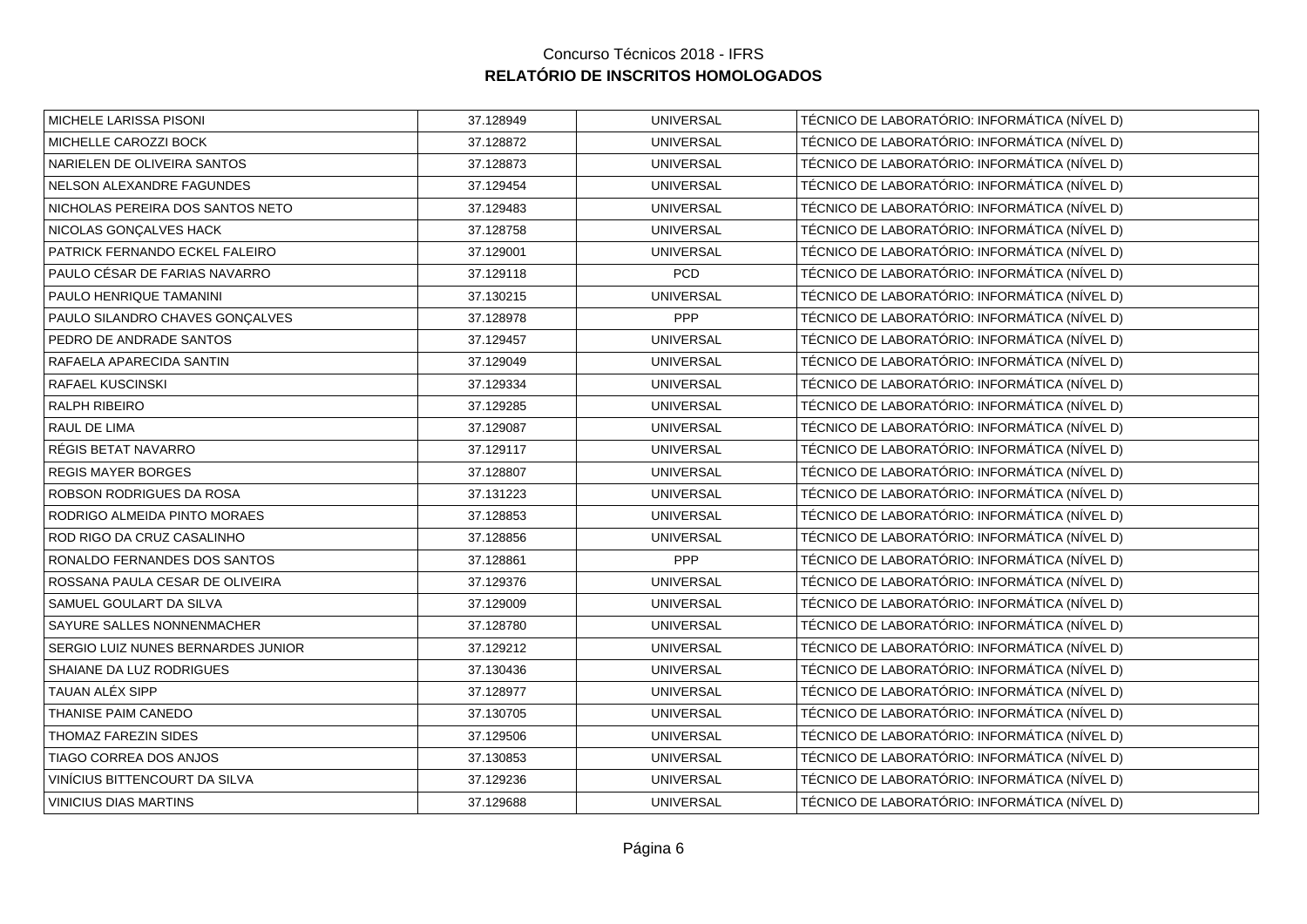| VINICIUS NICOLA MAMBRIM                  | 37.128829 | <b>UNIVERSAL</b> | TÉCNICO DE LABORATÓRIO: INFORMÁTICA (NÍVEL D) |
|------------------------------------------|-----------|------------------|-----------------------------------------------|
| VITOR LINO ROLIM DA SILVA                | 37.128831 | <b>UNIVERSAL</b> | TÉCNICO DE LABORATÓRIO: INFORMÁTICA (NÍVEL D) |
| WAGNER GUADAGNIN                         | 37.128783 | <b>UNIVERSAL</b> | TÉCNICO DE LABORATÓRIO: INFORMÁTICA (NÍVEL D) |
| WILIAN SACHSER DORING                    | 37.129503 | <b>UNIVERSAL</b> | TÉCNICO DE LABORATÓRIO: INFORMÁTICA (NÍVEL D) |
| <b>WILLIAN GONCALVES APARECIDO</b>       | 37.128891 | <b>UNIVERSAL</b> | TÉCNICO DE LABORATÓRIO: INFORMÁTICA (NÍVEL D) |
| WILLIAN RIGONI ZORZO                     | 37.130343 | <b>UNIVERSAL</b> | TÉCNICO DE LABORATÓRIO: INFORMÁTICA (NÍVEL D) |
| WOLMER DIAS QUARESMA JUNIOR              | 37.128868 | <b>UNIVERSAL</b> | TÉCNICO DE LABORATÓRIO: INFORMÁTICA (NÍVEL D) |
| ALEXANDRE ROBISON MEYER                  | 37.128952 | <b>UNIVERSAL</b> | TÉCNICO DE LABORATÓRIO: QUÍMICA (NÍVEL D)     |
| ALEXANDRE VASCONCELLOS DIEFENBACH        | 37.128828 | <b>UNIVERSAL</b> | TÉCNICO DE LABORATÓRIO: QUÍMICA (NÍVEL D)     |
| ALEX NUNES MOLINA                        | 37.129039 | <b>UNIVERSAL</b> | TÉCNICO DE LABORATÓRIO: QUÍMICA (NÍVEL D)     |
| ALINE ESTHER DA SILVA SCARPARO           | 37.129447 | <b>UNIVERSAL</b> | TÉCNICO DE LABORATÓRIO: QUÍMICA (NÍVEL D)     |
| ALINE RICHETTI                           | 37.129434 | <b>UNIVERSAL</b> | TÉCNICO DE LABORATÓRIO: QUÍMICA (NÍVEL D)     |
| ALINE VIEIRA DE SOUZA                    | 37.129214 | <b>UNIVERSAL</b> | TÉCNICO DE LABORATÓRIO: QUÍMICA (NÍVEL D)     |
| AMANDA AREBALO SCHEIN                    | 37.128757 | <b>UNIVERSAL</b> | TÉCNICO DE LABORATÓRIO: QUÍMICA (NÍVEL D)     |
| ANA PAULA KLUNCK                         | 37.129385 | <b>UNIVERSAL</b> | TÉCNICO DE LABORATÓRIO: QUÍMICA (NÍVEL D)     |
| ANDERSON JOEL SCHWANKE                   | 37.129222 | <b>UNIVERSAL</b> | TÉCNICO DE LABORATÓRIO: QUÍMICA (NÍVEL D)     |
| ANDRÉ CARPES SAUER                       | 37.129076 | <b>UNIVERSAL</b> | TÉCNICO DE LABORATÓRIO: QUÍMICA (NÍVEL D)     |
| ANDRESSA FABIANA TAFFAREL                | 37.129518 | <b>UNIVERSAL</b> | TÉCNICO DE LABORATÓRIO: QUÍMICA (NÍVEL D)     |
| ANDRESSA MANGAN BRINGHENTI               | 37.129227 | <b>UNIVERSAL</b> | TÉCNICO DE LABORATÓRIO: QUÍMICA (NÍVEL D)     |
| ANDRESSA MICAELLY CORRÊA MACIEL          | 37.129458 | <b>UNIVERSAL</b> | TÉCNICO DE LABORATÓRIO: QUÍMICA (NÍVEL D)     |
| ANDREW GARCIA DA ROCHA                   | 37.131040 | <b>UNIVERSAL</b> | TÉCNICO DE LABORATÓRIO: QUÍMICA (NÍVEL D)     |
| ANGELA MARIA BARUFFI KAMANSKI            | 37.129016 | <b>UNIVERSAL</b> | TÉCNICO DE LABORATÓRIO: QUÍMICA (NÍVEL D)     |
| ANGELO GAVA                              | 37.128799 | <b>UNIVERSAL</b> | TÉCNICO DE LABORATÓRIO: QUÍMICA (NÍVEL D)     |
| ANTÔNIO LUIZ CORRÊA MIRAPALHETE DA SILVA | 37.128842 | <b>UNIVERSAL</b> | TÉCNICO DE LABORATÓRIO: QUÍMICA (NÍVEL D)     |
| BEATRIZ MÜLLER VIEIRA                    | 37.129394 | <b>UNIVERSAL</b> | TÉCNICO DE LABORATÓRIO: QUÍMICA (NÍVEL D)     |
| BRUNA MARTINI ZACARIAS DA SILVA          | 37.130269 | <b>UNIVERSAL</b> | TÉCNICO DE LABORATÓRIO: QUÍMICA (NÍVEL D)     |
| <b>BRUNO ALVES NADAL</b>                 | 37.131039 | <b>UNIVERSAL</b> | TÉCNICO DE LABORATÓRIO: QUÍMICA (NÍVEL D)     |
| <b>CAROLINE PRODANOV</b>                 | 37.129425 | <b>UNIVERSAL</b> | TÉCNICO DE LABORATÓRIO: QUÍMICA (NÍVEL D)     |
| CASSIA ALESSANDRA MACIEL FAGUNDES        | 37.128979 | <b>UNIVERSAL</b> | TÉCNICO DE LABORATÓRIO: QUÍMICA (NÍVEL D)     |
| <b>CLEITOM BORIN BECK</b>                | 37.129415 | <b>UNIVERSAL</b> | TÉCNICO DE LABORATÓRIO: QUÍMICA (NÍVEL D)     |
| CLEOMARA SALETE LEWINSKI                 | 37.129024 | <b>UNIVERSAL</b> | TÉCNICO DE LABORATÓRIO: QUÍMICA (NÍVEL D)     |
| DAGUELEANE AZEVEDO DA SILVA              | 37.129322 | <b>UNIVERSAL</b> | TÉCNICO DE LABORATÓRIO: QUÍMICA (NÍVEL D)     |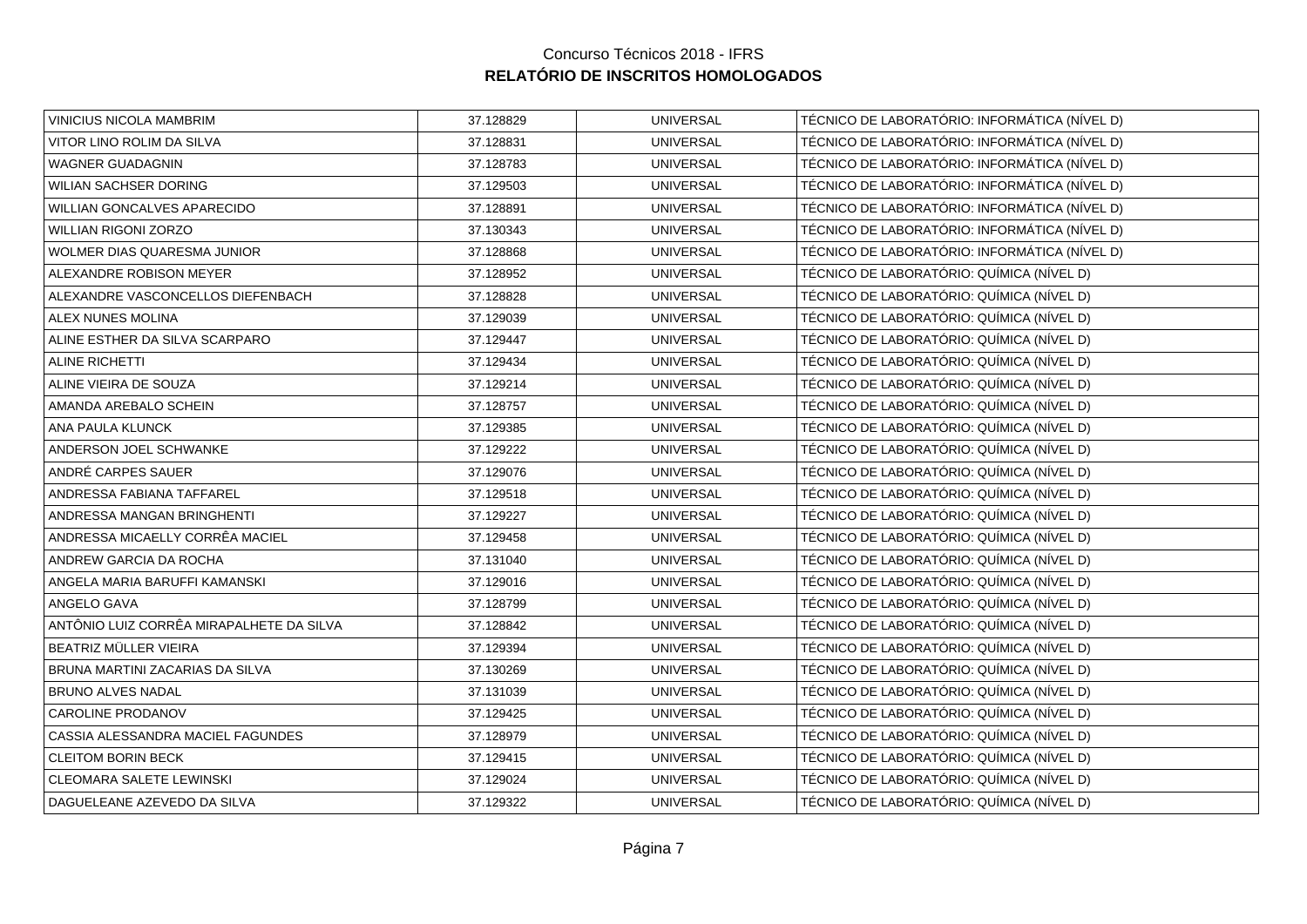|           |                  | TÉCNICO DE LABORATÓRIO: QUÍMICA (NÍVEL D) |
|-----------|------------------|-------------------------------------------|
| 37.129501 | <b>UNIVERSAL</b> | TÉCNICO DE LABORATÓRIO: QUÍMICA (NÍVEL D) |
| 37.129402 | <b>UNIVERSAL</b> | TÉCNICO DE LABORATÓRIO: QUÍMICA (NÍVEL D) |
| 37.129446 | <b>UNIVERSAL</b> | TÉCNICO DE LABORATÓRIO: QUÍMICA (NÍVEL D) |
| 37.131314 | <b>UNIVERSAL</b> | TÉCNICO DE LABORATÓRIO: QUÍMICA (NÍVEL D) |
| 37.129058 | <b>UNIVERSAL</b> | TÉCNICO DE LABORATÓRIO: QUÍMICA (NÍVEL D) |
| 37.129218 | <b>UNIVERSAL</b> | TÉCNICO DE LABORATÓRIO: QUÍMICA (NÍVEL D) |
| 37.129291 | <b>UNIVERSAL</b> | TÉCNICO DE LABORATÓRIO: QUÍMICA (NÍVEL D) |
| 37.129032 | <b>UNIVERSAL</b> | TÉCNICO DE LABORATÓRIO: QUÍMICA (NÍVEL D) |
| 37.129246 | <b>UNIVERSAL</b> | TÉCNICO DE LABORATÓRIO: QUÍMICA (NÍVEL D) |
| 37.131012 | <b>UNIVERSAL</b> | TÉCNICO DE LABORATÓRIO: QUÍMICA (NÍVEL D) |
| 37.128760 | <b>UNIVERSAL</b> | TÉCNICO DE LABORATÓRIO: QUÍMICA (NÍVEL D) |
| 37.128830 | <b>UNIVERSAL</b> | TÉCNICO DE LABORATÓRIO: QUÍMICA (NÍVEL D) |
| 37.128906 | <b>UNIVERSAL</b> | TÉCNICO DE LABORATÓRIO: QUÍMICA (NÍVEL D) |
| 37.129074 | <b>UNIVERSAL</b> | TÉCNICO DE LABORATÓRIO: QUÍMICA (NÍVEL D) |
| 37.129293 | <b>UNIVERSAL</b> | TÉCNICO DE LABORATÓRIO: QUÍMICA (NÍVEL D) |
| 37.131201 | <b>UNIVERSAL</b> | TÉCNICO DE LABORATÓRIO: QUÍMICA (NÍVEL D) |
| 37.129429 | <b>UNIVERSAL</b> | TÉCNICO DE LABORATÓRIO: QUÍMICA (NÍVEL D) |
| 37.129163 | <b>UNIVERSAL</b> | TÉCNICO DE LABORATÓRIO: QUÍMICA (NÍVEL D) |
| 37.129494 | <b>UNIVERSAL</b> | TÉCNICO DE LABORATÓRIO: QUÍMICA (NÍVEL D) |
| 37.128937 | <b>UNIVERSAL</b> | TÉCNICO DE LABORATÓRIO: QUÍMICA (NÍVEL D) |
| 37.128779 | <b>UNIVERSAL</b> | TÉCNICO DE LABORATÓRIO: QUÍMICA (NÍVEL D) |
| 37.129021 | <b>UNIVERSAL</b> | TÉCNICO DE LABORATÓRIO: QUÍMICA (NÍVEL D) |
| 37.129411 | <b>UNIVERSAL</b> | TÉCNICO DE LABORATÓRIO: QUÍMICA (NÍVEL D) |
| 37.129155 | <b>UNIVERSAL</b> | TÉCNICO DE LABORATÓRIO: QUÍMICA (NÍVEL D) |
| 37.129435 | <b>UNIVERSAL</b> | TÉCNICO DE LABORATÓRIO: QUÍMICA (NÍVEL D) |
| 37.129637 | <b>UNIVERSAL</b> | TÉCNICO DE LABORATÓRIO: QUÍMICA (NÍVEL D) |
| 37.128996 | <b>UNIVERSAL</b> | TÉCNICO DE LABORATÓRIO: QUÍMICA (NÍVEL D) |
| 37.129348 | <b>UNIVERSAL</b> | TÉCNICO DE LABORATÓRIO: QUÍMICA (NÍVEL D) |
| 37.128877 | <b>UNIVERSAL</b> | TÉCNICO DE LABORATÓRIO: QUÍMICA (NÍVEL D) |
| 37.129188 | <b>UNIVERSAL</b> | TÉCNICO DE LABORATÓRIO: QUÍMICA (NÍVEL D) |
| 37.129383 | <b>UNIVERSAL</b> | TÉCNICO DE LABORATÓRIO: QUÍMICA (NÍVEL D) |
|           | 37.129436        | <b>UNIVERSAL</b>                          |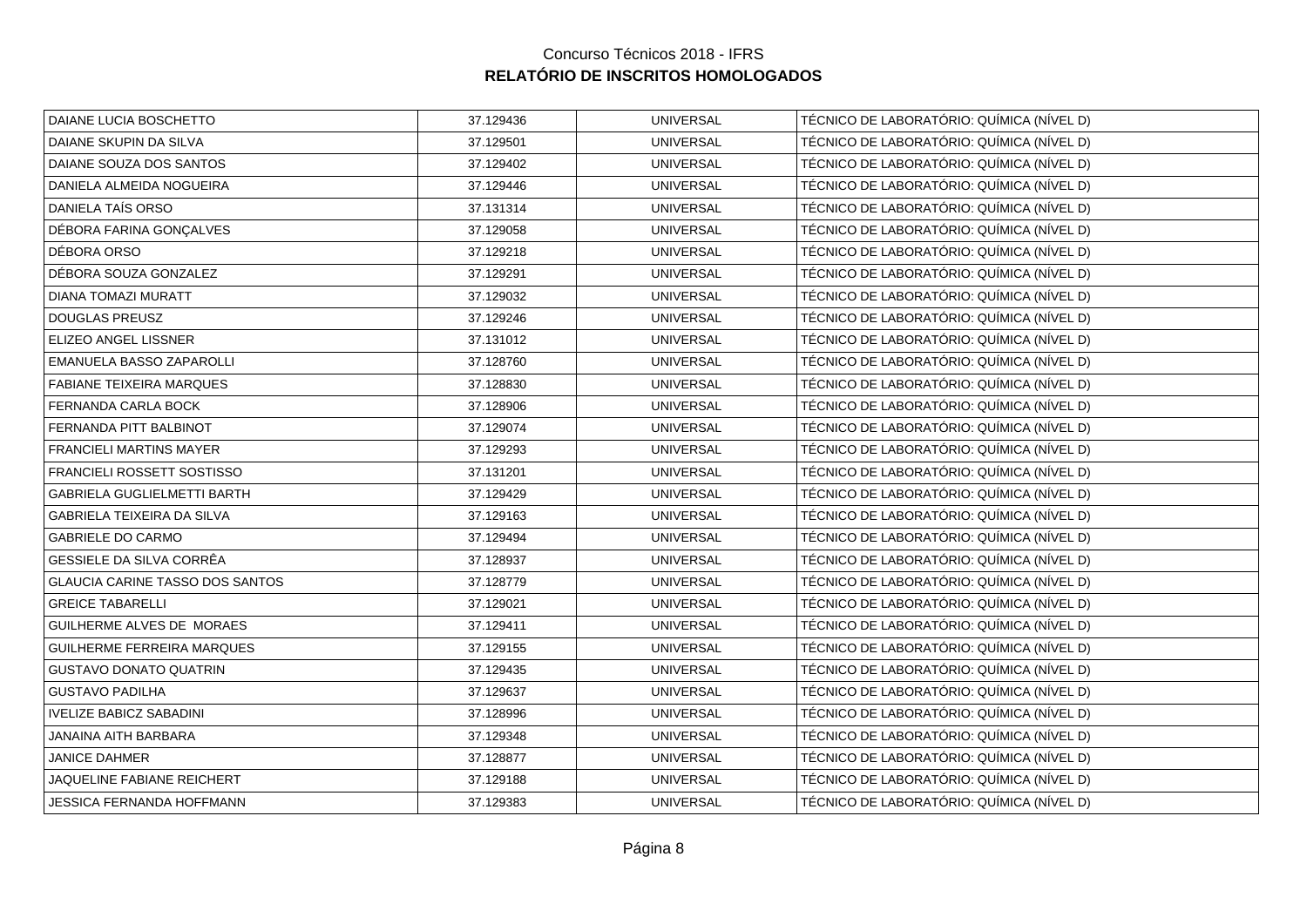| <b>JESSICA SOARES FLORES</b>         | 37.129229 | <b>UNIVERSAL</b> | TÉCNICO DE LABORATÓRIO: QUÍMICA (NÍVEL D) |
|--------------------------------------|-----------|------------------|-------------------------------------------|
| <b>JOCELENE COSSETIN</b>             | 37.130604 | <b>UNIVERSAL</b> | TÉCNICO DE LABORATÓRIO: QUÍMICA (NÍVEL D) |
| <b>JOCELENE SOARES</b>               | 37.128763 | <b>UNIVERSAL</b> | TÉCNICO DE LABORATÓRIO: QUÍMICA (NÍVEL D) |
| JONATAN VINICIUS DIAS                | 37.129639 | <b>UNIVERSAL</b> | TÉCNICO DE LABORATÓRIO: QUÍMICA (NÍVEL D) |
| JOSÉ FRANCISCO ZAVAGLIA MARQUES      | 37.129276 | <b>UNIVERSAL</b> | TÉCNICO DE LABORATÓRIO: QUÍMICA (NÍVEL D) |
| JOSI GUIMARÃES CÉSAR                 | 37.129148 | <b>UNIVERSAL</b> | TÉCNICO DE LABORATÓRIO: QUÍMICA (NÍVEL D) |
| <b>JULIA BARANZELLI</b>              | 37.129059 | <b>UNIVERSAL</b> | TÉCNICO DE LABORATÓRIO: QUÍMICA (NÍVEL D) |
| JULIA GABRIELA MOTTA                 | 37.129144 | <b>UNIVERSAL</b> | TÉCNICO DE LABORATÓRIO: QUÍMICA (NÍVEL D) |
| JULIANA ROSEMARA FELISBERTO DA SILVA | 37.129418 | <b>UNIVERSAL</b> | TÉCNICO DE LABORATÓRIO: QUÍMICA (NÍVEL D) |
| JULIANO BOSENBECKER DENIS            | 37.129162 | <b>UNIVERSAL</b> | TÉCNICO DE LABORATÓRIO: QUÍMICA (NÍVEL D) |
| KARINE PAULA REICHERT                | 37.129490 | <b>UNIVERSAL</b> | TÉCNICO DE LABORATÓRIO: QUÍMICA (NÍVEL D) |
| KARINE PRIMIERI NICOLLI              | 37.128769 | <b>UNIVERSAL</b> | TÉCNICO DE LABORATÓRIO: QUÍMICA (NÍVEL D) |
| KELEN BARBOSA DE VASCONCELOS         | 37.129066 | <b>UNIVERSAL</b> | TÉCNICO DE LABORATÓRIO: QUÍMICA (NÍVEL D) |
| <b>KELI MAIARA WUST</b>              | 37.129109 | <b>UNIVERSAL</b> | TÉCNICO DE LABORATÓRIO: QUÍMICA (NÍVEL D) |
| LARISSA LEFFA FERNANDES              | 37.129486 | <b>UNIVERSAL</b> | TÉCNICO DE LABORATÓRIO: QUÍMICA (NÍVEL D) |
| LETICIA CRISTINA DE SOUZA            | 37.130372 | <b>UNIVERSAL</b> | TÉCNICO DE LABORATÓRIO: QUÍMICA (NÍVEL D) |
| LETÍCIA SEVERO FAGUNDES PEREIRA      | 37.128922 | <b>UNIVERSAL</b> | TÉCNICO DE LABORATÓRIO: QUÍMICA (NÍVEL D) |
| LETÍCIA ZIMERMANN PIRES              | 37.129231 | <b>UNIVERSAL</b> | TÉCNICO DE LABORATÓRIO: QUÍMICA (NÍVEL D) |
| LILIANA VIEGAS KUCI                  | 37.128966 | <b>PPP</b>       | TÉCNICO DE LABORATÓRIO: QUÍMICA (NÍVEL D) |
| <b>LISANDRO VON MUHLEN</b>           | 37.128766 | <b>UNIVERSAL</b> | TÉCNICO DE LABORATÓRIO: QUÍMICA (NÍVEL D) |
| LIZANDRA TONIAL BARBIZAN             | 37.130838 | <b>UNIVERSAL</b> | TÉCNICO DE LABORATÓRIO: QUÍMICA (NÍVEL D) |
| LIZIANE CARDOSO MARUBE               | 37.129377 | <b>UNIVERSAL</b> | TÉCNICO DE LABORATÓRIO: QUÍMICA (NÍVEL D) |
| <b>LUANA DEON</b>                    | 37.130878 | <b>UNIVERSAL</b> | TÉCNICO DE LABORATÓRIO: QUÍMICA (NÍVEL D) |
| LUCAS CARVALHO DA SILVEIRA           | 37.130084 | PPP              | TÉCNICO DE LABORATÓRIO: QUÍMICA (NÍVEL D) |
| LUCAS MOREIRA DOS SANTOS             | 37.128791 | <b>UNIVERSAL</b> | TÉCNICO DE LABORATÓRIO: QUÍMICA (NÍVEL D) |
| <b>LUCIANE MINETTO</b>               | 37.129111 | <b>UNIVERSAL</b> | TÉCNICO DE LABORATÓRIO: QUÍMICA (NÍVEL D) |
| LUCILENE ALINE DA ROSA               | 37.129055 | <b>UNIVERSAL</b> | TÉCNICO DE LABORATÓRIO: QUÍMICA (NÍVEL D) |
| LUIZ PAULO SILVESTRE                 | 37.129168 | <b>UNIVERSAL</b> | TÉCNICO DE LABORATÓRIO: QUÍMICA (NÍVEL D) |
| <b>MAGALI KEMMERICH</b>              | 37.130941 | <b>UNIVERSAL</b> | TÉCNICO DE LABORATÓRIO: QUÍMICA (NÍVEL D) |
| MARA ALINE PESAMOSCA DA SILVA        | 37.129131 | <b>UNIVERSAL</b> | TÉCNICO DE LABORATÓRIO: QUÍMICA (NÍVEL D) |
| <b>MARAISA SACHINI</b>               | 37.128896 | <b>UNIVERSAL</b> | TÉCNICO DE LABORATÓRIO: QUÍMICA (NÍVEL D) |
| <b>MARCOS PEREIRA</b>                | 37.131470 | <b>UNIVERSAL</b> | TÉCNICO DE LABORATÓRIO: QUÍMICA (NÍVEL D) |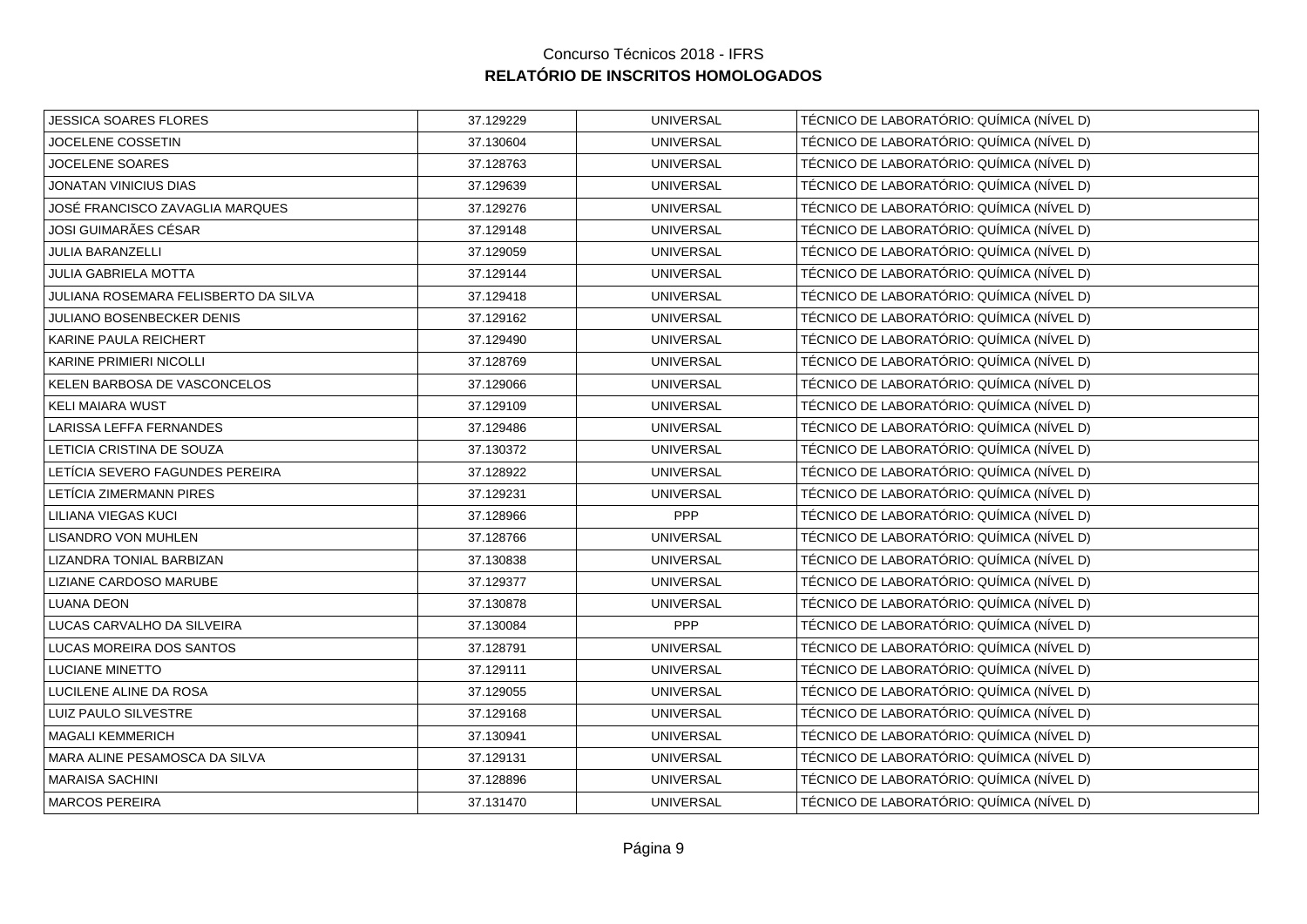| MARIANE SALETE SCHNEIDER                | 37.128991 | <b>UNIVERSAL</b> | TÉCNICO DE LABORATÓRIO: QUÍMICA (NÍVEL D) |
|-----------------------------------------|-----------|------------------|-------------------------------------------|
| MARIELE BORKOWSKI RODRIGUES             | 37.129132 | <b>UNIVERSAL</b> | TÉCNICO DE LABORATÓRIO: QUÍMICA (NÍVEL D) |
| <b>MARIELI OLIVEIRA RODRIGUES</b>       | 37.129128 | <b>UNIVERSAL</b> | TÉCNICO DE LABORATÓRIO: QUÍMICA (NÍVEL D) |
| <b>MARINA ASTOLFI</b>                   | 37.129470 | <b>UNIVERSAL</b> | TÉCNICO DE LABORATÓRIO: QUÍMICA (NÍVEL D) |
| MARINA CARDOSO DILELIO                  | 37.129318 | <b>UNIVERSAL</b> | TÉCNICO DE LABORATÓRIO: QUÍMICA (NÍVEL D) |
| MÁRIO ANDRÉ MARANGONI                   | 37.128819 | <b>UNIVERSAL</b> | TÉCNICO DE LABORATÓRIO: QUÍMICA (NÍVEL D) |
| MATEUS SIQUEIRA DE SOUZA                | 37.130759 | <b>UNIVERSAL</b> | TÉCNICO DE LABORATÓRIO: QUÍMICA (NÍVEL D) |
| MATIAS MONÇALVES ARAUJO                 | 37.130767 | <b>UNIVERSAL</b> | TÉCNICO DE LABORATÓRIO: QUÍMICA (NÍVEL D) |
| <b>MAURA DE OLIVEIRA</b>                | 37.129440 | <b>UNIVERSAL</b> | TÉCNICO DE LABORATÓRIO: QUÍMICA (NÍVEL D) |
| MAURICIO DALLA COSTA RODRIGUES DA SILVA | 37.129216 | <b>UNIVERSAL</b> | TÉCNICO DE LABORATÓRIO: QUÍMICA (NÍVEL D) |
| MICHELE DUARTE ROBAINA                  | 37.130384 | <b>UNIVERSAL</b> | TÉCNICO DE LABORATÓRIO: QUÍMICA (NÍVEL D) |
| MICHELE MAISA MALESKI                   | 37.130340 | <b>UNIVERSAL</b> | TÉCNICO DE LABORATÓRIO: QUÍMICA (NÍVEL D) |
| MICHELI ROSA DE CASTRO                  | 37.129526 | <b>UNIVERSAL</b> | TÉCNICO DE LABORATÓRIO: QUÍMICA (NÍVEL D) |
| MORGANA DONEDA                          | 37.128924 | <b>UNIVERSAL</b> | TÉCNICO DE LABORATÓRIO: QUÍMICA (NÍVEL D) |
| NATÁLIA QUOOS                           | 37.128797 | <b>UNIVERSAL</b> | TÉCNICO DE LABORATÓRIO: QUÍMICA (NÍVEL D) |
| NEUZA FELIX GOMES ROCHETTE              | 37.129288 | <b>UNIVERSAL</b> | TÉCNICO DE LABORATÓRIO: QUÍMICA (NÍVEL D) |
| PABLO ANDREI NOGARA                     | 37.129331 | <b>UNIVERSAL</b> | TÉCNICO DE LABORATÓRIO: QUÍMICA (NÍVEL D) |
| PAOLA BRUM PEREIRA                      | 37.129255 | <b>UNIVERSAL</b> | TÉCNICO DE LABORATÓRIO: QUÍMICA (NÍVEL D) |
| PATRÍCIA FONSECA DUARTE                 | 37.128858 | <b>UNIVERSAL</b> | TÉCNICO DE LABORATÓRIO: QUÍMICA (NÍVEL D) |
| PATRÍCIA MARANGON                       | 37.128992 | <b>UNIVERSAL</b> | TÉCNICO DE LABORATÓRIO: QUÍMICA (NÍVEL D) |
| PAULA NEVES DA SILVA                    | 37.129476 | <b>UNIVERSAL</b> | TÉCNICO DE LABORATÓRIO: QUÍMICA (NÍVEL D) |
| PAULO ROBERTO DOS SANTOS                | 37.131240 | <b>UNIVERSAL</b> | TÉCNICO DE LABORATÓRIO: QUÍMICA (NÍVEL D) |
| RAFAELA NERY DE MELO                    | 37.128747 | <b>UNIVERSAL</b> | TÉCNICO DE LABORATÓRIO: QUÍMICA (NÍVEL D) |
| RICARDO DE SOUSA CUNHA                  | 37.128806 | <b>UNIVERSAL</b> | TÉCNICO DE LABORATÓRIO: QUÍMICA (NÍVEL D) |
| RODRIGO BORGES DA SILVA                 | 37.129027 | <b>UNIVERSAL</b> | TÉCNICO DE LABORATÓRIO: QUÍMICA (NÍVEL D) |
| RODRIGO MOÇO BATISTA                    | 37.129221 | <b>UNIVERSAL</b> | TÉCNICO DE LABORATÓRIO: QUÍMICA (NÍVEL D) |
| ROSANA OLIVEIRA HENRIQUES               | 37.129379 | <b>UNIVERSAL</b> | TÉCNICO DE LABORATÓRIO: QUÍMICA (NÍVEL D) |
| ROSEANE FARIAS D AVILA                  | 37.128910 | <b>UNIVERSAL</b> | TÉCNICO DE LABORATÓRIO: QUÍMICA (NÍVEL D) |
| ROSECLEIACLAUDEE SCHULER FRANKE         | 37.129453 | <b>UNIVERSAL</b> | TÉCNICO DE LABORATÓRIO: QUÍMICA (NÍVEL D) |
| SIMONE MARIA GOLUNSKI                   | 37.129183 | <b>UNIVERSAL</b> | TÉCNICO DE LABORATÓRIO: QUÍMICA (NÍVEL D) |
| SUELEN PALOMA PIAZZA                    | 37.128987 | <b>UNIVERSAL</b> | TÉCNICO DE LABORATÓRIO: QUÍMICA (NÍVEL D) |
| TAÍS BARCELOS GOULART                   | 37.130564 | <b>UNIVERSAL</b> | TÉCNICO DE LABORATÓRIO: QUÍMICA (NÍVEL D) |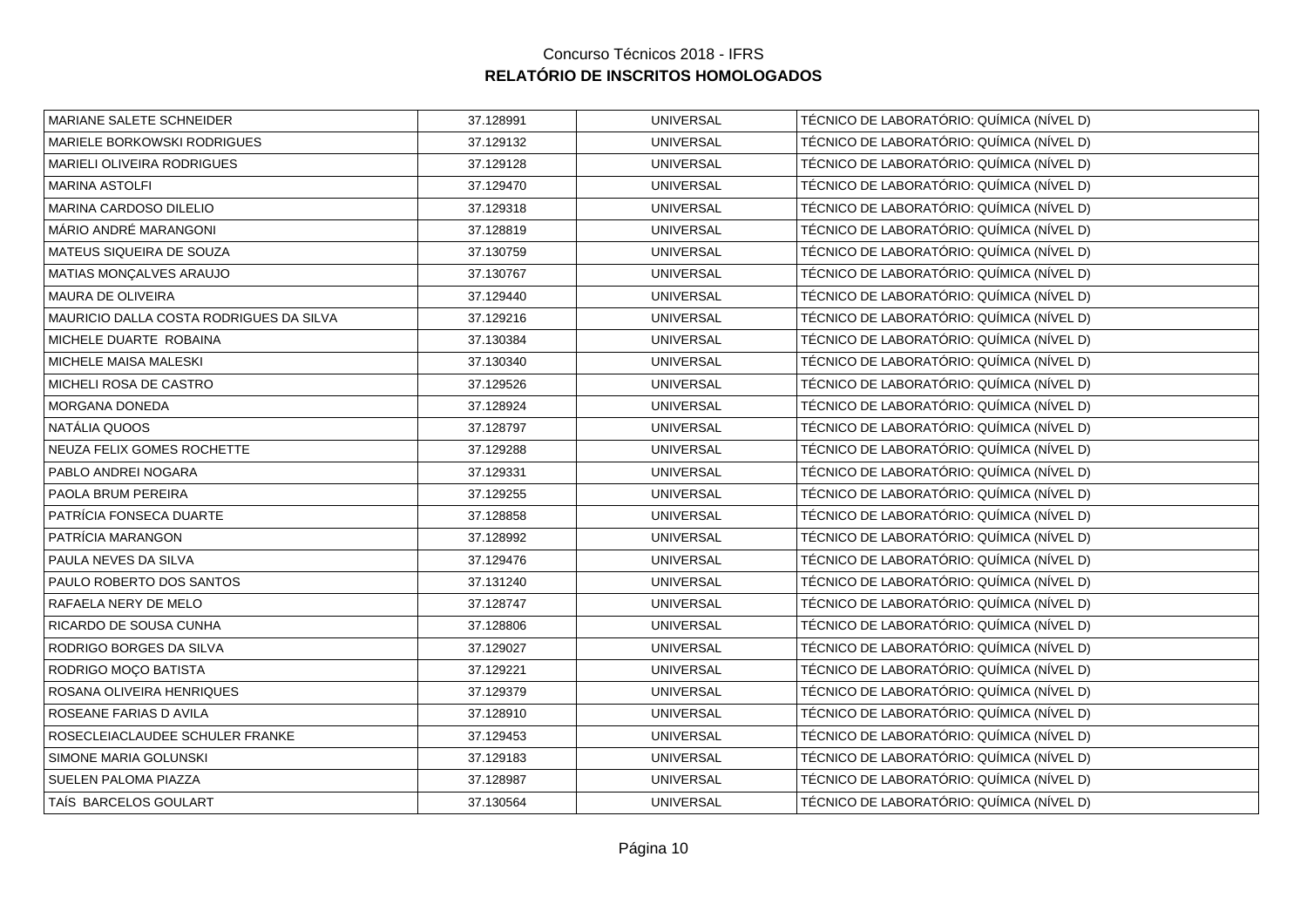| 37.128893 | <b>UNIVERSAL</b> | TÉCNICO DE LABORATÓRIO: QUÍMICA (NÍVEL D)  |
|-----------|------------------|--------------------------------------------|
| 37.128778 | <b>UNIVERSAL</b> | TÉCNICO DE LABORATÓRIO: QUÍMICA (NÍVEL D)  |
| 37.129047 | <b>UNIVERSAL</b> | TÉCNICO DE LABORATÓRIO: QUÍMICA (NÍVEL D)  |
| 37.129164 | <b>UNIVERSAL</b> | TÉCNICO DE LABORATÓRIO: QUÍMICA (NÍVEL D)  |
| 37.129755 | <b>UNIVERSAL</b> | TÉCNICO DE LABORATÓRIO: QUÍMICA (NÍVEL D)  |
| 37.128960 | PPP              | TÉCNICO DE LABORATÓRIO: QUÍMICA (NÍVEL D)  |
| 37.130706 | <b>UNIVERSAL</b> | TÉCNICO DE LABORATÓRIO: QUÍMICA (NÍVEL D)  |
| 37.130172 | <b>UNIVERSAL</b> | TÉCNICO DE LABORATÓRIO: QUÍMICA (NÍVEL D)  |
| 37.131437 | <b>UNIVERSAL</b> | TÉCNICO DE LABORATÓRIO: QUÍMICA (NÍVEL D)  |
| 37.129469 | <b>UNIVERSAL</b> | TÉCNICO DE LABORATÓRIO: QUÍMICA (NÍVEL D)  |
| 37.129772 | <b>UNIVERSAL</b> | TÉCNICO DE LABORATÓRIO: QUÍMICA (NÍVEL D)  |
| 37.129174 | <b>UNIVERSAL</b> | TÉCNICO DE LABORATÓRIO: QUÍMICA (NÍVEL D)  |
| 37.128817 | <b>UNIVERSAL</b> | TÉCNICO DE LABORATÓRIO: QUÍMICA (NÍVEL D)  |
| 37.131221 | <b>UNIVERSAL</b> | TÉCNICO DE LABORATÓRIO: QUÍMICA (NÍVEL D)  |
| 37.131281 | <b>UNIVERSAL</b> | TÉCNICO EM LABORATÓRIO: BIOLOGIA (NÍVEL D) |
| 37.129478 | <b>UNIVERSAL</b> | TÉCNICO EM LABORATÓRIO: BIOLOGIA (NÍVEL D) |
| 37.129406 | <b>UNIVERSAL</b> | TÉCNICO EM LABORATÓRIO: BIOLOGIA (NÍVEL D) |
| 37.129968 | <b>UNIVERSAL</b> | TÉCNICO EM LABORATÓRIO: BIOLOGIA (NÍVEL D) |
| 37.129194 | <b>UNIVERSAL</b> | TÉCNICO EM LABORATÓRIO: BIOLOGIA (NÍVEL D) |
| 37.128903 | <b>UNIVERSAL</b> | TÉCNICO EM LABORATÓRIO: BIOLOGIA (NÍVEL D) |
| 37.129270 | <b>UNIVERSAL</b> | TÉCNICO EM LABORATÓRIO: BIOLOGIA (NÍVEL D) |
| 37.129089 | <b>UNIVERSAL</b> | TÉCNICO EM LABORATÓRIO: BIOLOGIA (NÍVEL D) |
| 37.129482 | <b>UNIVERSAL</b> | TÉCNICO EM LABORATÓRIO: BIOLOGIA (NÍVEL D) |
| 37.128886 | <b>UNIVERSAL</b> | TÉCNICO EM LABORATÓRIO: BIOLOGIA (NÍVEL D) |
| 37.128881 | <b>UNIVERSAL</b> | TÉCNICO EM LABORATÓRIO: BIOLOGIA (NÍVEL D) |
| 37.128986 | <b>UNIVERSAL</b> | TÉCNICO EM LABORATÓRIO: BIOLOGIA (NÍVEL D) |
| 37.129515 | <b>UNIVERSAL</b> | TÉCNICO EM LABORATÓRIO: BIOLOGIA (NÍVEL D) |
| 37.129088 | <b>UNIVERSAL</b> | TÉCNICO EM LABORATÓRIO: BIOLOGIA (NÍVEL D) |
| 37.130310 | <b>UNIVERSAL</b> | TÉCNICO EM LABORATÓRIO: BIOLOGIA (NÍVEL D) |
| 37.131280 | <b>UNIVERSAL</b> | TÉCNICO EM LABORATÓRIO: BIOLOGIA (NÍVEL D) |
| 37.131096 | <b>UNIVERSAL</b> | TÉCNICO EM LABORATÓRIO: BIOLOGIA (NÍVEL D) |
| 37.131139 | <b>UNIVERSAL</b> | TÉCNICO EM LABORATÓRIO: BIOLOGIA (NÍVEL D) |
|           |                  |                                            |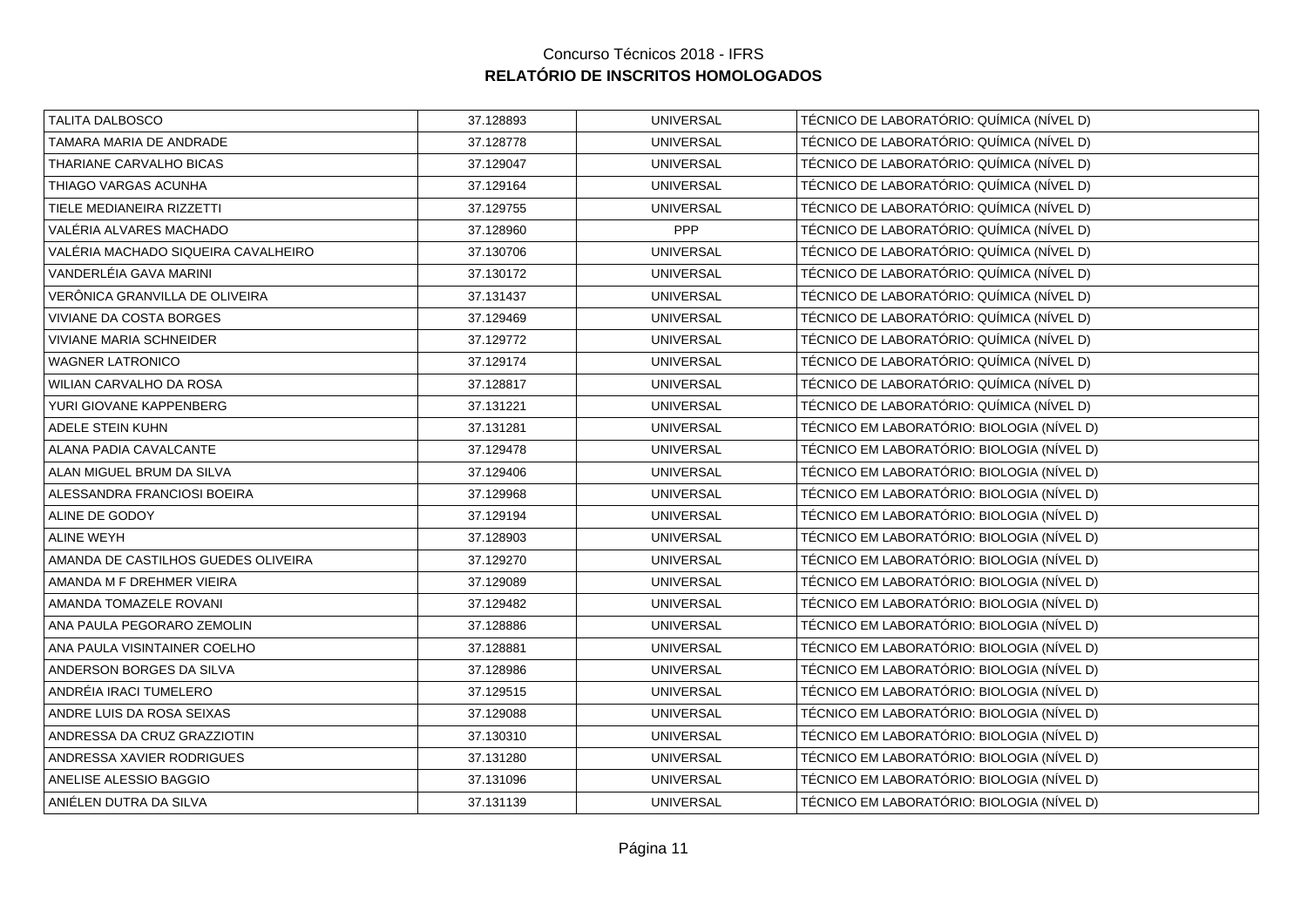| APARECIDO DA SILVA JÚNIOR                  | 37.130521 | <b>UNIVERSAL</b> | TÉCNICO EM LABORATÓRIO: BIOLOGIA (NÍVEL D) |
|--------------------------------------------|-----------|------------------|--------------------------------------------|
| <b>ARIANE SPIASSI</b>                      | 37.129417 | <b>UNIVERSAL</b> | TÉCNICO EM LABORATÓRIO: BIOLOGIA (NÍVEL D) |
| BÁRBARA ABRANCHES DE ARAUJO PORTO          | 37.130423 | <b>UNIVERSAL</b> | TÉCNICO EM LABORATÓRIO: BIOLOGIA (NÍVEL D) |
| BELIZE RODRIGUES LEITE                     | 37.129500 | <b>UNIVERSAL</b> | TÉCNICO EM LABORATÓRIO: BIOLOGIA (NÍVEL D) |
| BIBIANE ARMILIATO DE GODOY                 | 37.129157 | <b>UNIVERSAL</b> | TÉCNICO EM LABORATÓRIO: BIOLOGIA (NÍVEL D) |
| BRUNA MARMITT BRAUN                        | 37.128860 | <b>UNIVERSAL</b> | TÉCNICO EM LABORATÓRIO: BIOLOGIA (NÍVEL D) |
| <b>BRUNA SOARES AYRES</b>                  | 37.128821 | <b>UNIVERSAL</b> | TÉCNICO EM LABORATÓRIO: BIOLOGIA (NÍVEL D) |
| <b>BRUNO MADALOZZO</b>                     | 37.128751 | <b>UNIVERSAL</b> | TÉCNICO EM LABORATÓRIO: BIOLOGIA (NÍVEL D) |
| <b>BRUNO PINTO CRUZ</b>                    | 37.130891 | <b>UNIVERSAL</b> | TÉCNICO EM LABORATÓRIO: BIOLOGIA (NÍVEL D) |
| <b>CAMILA DALMOLIN</b>                     | 37.129775 | <b>UNIVERSAL</b> | TÉCNICO EM LABORATÓRIO: BIOLOGIA (NÍVEL D) |
| CAMILA RIGON PAGNO BALDIN                  | 37.128871 | <b>UNIVERSAL</b> | TÉCNICO EM LABORATÓRIO: BIOLOGIA (NÍVEL D) |
| <b>CAMILLE GAUBE GUEX</b>                  | 37.129103 | <b>UNIVERSAL</b> | TÉCNICO EM LABORATÓRIO: BIOLOGIA (NÍVEL D) |
| CARINE FRANCIELE ALLES DE MOURA            | 37.129355 | <b>UNIVERSAL</b> | TÉCNICO EM LABORATÓRIO: BIOLOGIA (NÍVEL D) |
| <b>CARLA DEONISIA HENDGES</b>              | 37.129359 | <b>UNIVERSAL</b> | TÉCNICO EM LABORATÓRIO: BIOLOGIA (NÍVEL D) |
| CARLA ELENA SARTORI OLIVEIRA               | 37.129399 | <b>UNIVERSAL</b> | TÉCNICO EM LABORATÓRIO: BIOLOGIA (NÍVEL D) |
| CAROLINA ANTUARTE ISLABÃO                  | 37.129081 | <b>UNIVERSAL</b> | TÉCNICO EM LABORATÓRIO: BIOLOGIA (NÍVEL D) |
| CAROLINA FEMININO ZULIAN BOEIRA            | 37.129036 | <b>UNIVERSAL</b> | TÉCNICO EM LABORATÓRIO: BIOLOGIA (NÍVEL D) |
| CAROLINE BORGES BEVILACQUA                 | 37.129242 | <b>UNIVERSAL</b> | TÉCNICO EM LABORATÓRIO: BIOLOGIA (NÍVEL D) |
| CAROLINE LEIVAS MORAES                     | 37.129517 | <b>UNIVERSAL</b> | TÉCNICO EM LABORATÓRIO: BIOLOGIA (NÍVEL D) |
| CÁTIA MARCIA GOLUNSKI                      | 37.129198 | <b>UNIVERSAL</b> | TÉCNICO EM LABORATÓRIO: BIOLOGIA (NÍVEL D) |
| CATIELI GOBETTI LINDHOLZ                   | 37.129014 | <b>UNIVERSAL</b> | TÉCNICO EM LABORATÓRIO: BIOLOGIA (NÍVEL D) |
| CIBELE MERCHED GALLO                       | 37.131456 | <b>UNIVERSAL</b> | TÉCNICO EM LABORATÓRIO: BIOLOGIA (NÍVEL D) |
| <b>CLAITON MARTINS FERREIRA</b>            | 37.130770 | <b>UNIVERSAL</b> | TÉCNICO EM LABORATÓRIO: BIOLOGIA (NÍVEL D) |
| CLARISSA CAMBOIM SILVA DE ALMEIDA          | 37.128951 | <b>UNIVERSAL</b> | TÉCNICO EM LABORATÓRIO: BIOLOGIA (NÍVEL D) |
| CLARISSA DE SOUZA BORGES                   | 37.129388 | PPP              | TÉCNICO EM LABORATÓRIO: BIOLOGIA (NÍVEL D) |
| CLAUDIA ALVES ORTIZ GULARTE                | 37.129069 | <b>UNIVERSAL</b> | TÉCNICO EM LABORATÓRIO: BIOLOGIA (NÍVEL D) |
| CLÁUDIA SIRLENE DE OLIVEIRA                | 37.128990 | <b>UNIVERSAL</b> | TÉCNICO EM LABORATÓRIO: BIOLOGIA (NÍVEL D) |
| CLAUDIO LUIS QUARESMA BASTOS JUNIOR        | 37.128794 | <b>UNIVERSAL</b> | TÉCNICO EM LABORATÓRIO: BIOLOGIA (NÍVEL D) |
| CRISTIANE FERRAS BOLICO RODRIGUES DA SILVA | 37.129169 | <b>UNIVERSAL</b> | TÉCNICO EM LABORATÓRIO: BIOLOGIA (NÍVEL D) |
| CRISTINA SILVA DO CARMO                    | 37.128884 | <b>UNIVERSAL</b> | TÉCNICO EM LABORATÓRIO: BIOLOGIA (NÍVEL D) |
| <b>CRISTINE ROXO</b>                       | 37.130588 | <b>UNIVERSAL</b> | TÉCNICO EM LABORATÓRIO: BIOLOGIA (NÍVEL D) |
| DANIELA SPONCHIADO                         | 37.129219 | <b>UNIVERSAL</b> | TÉCNICO EM LABORATÓRIO: BIOLOGIA (NÍVEL D) |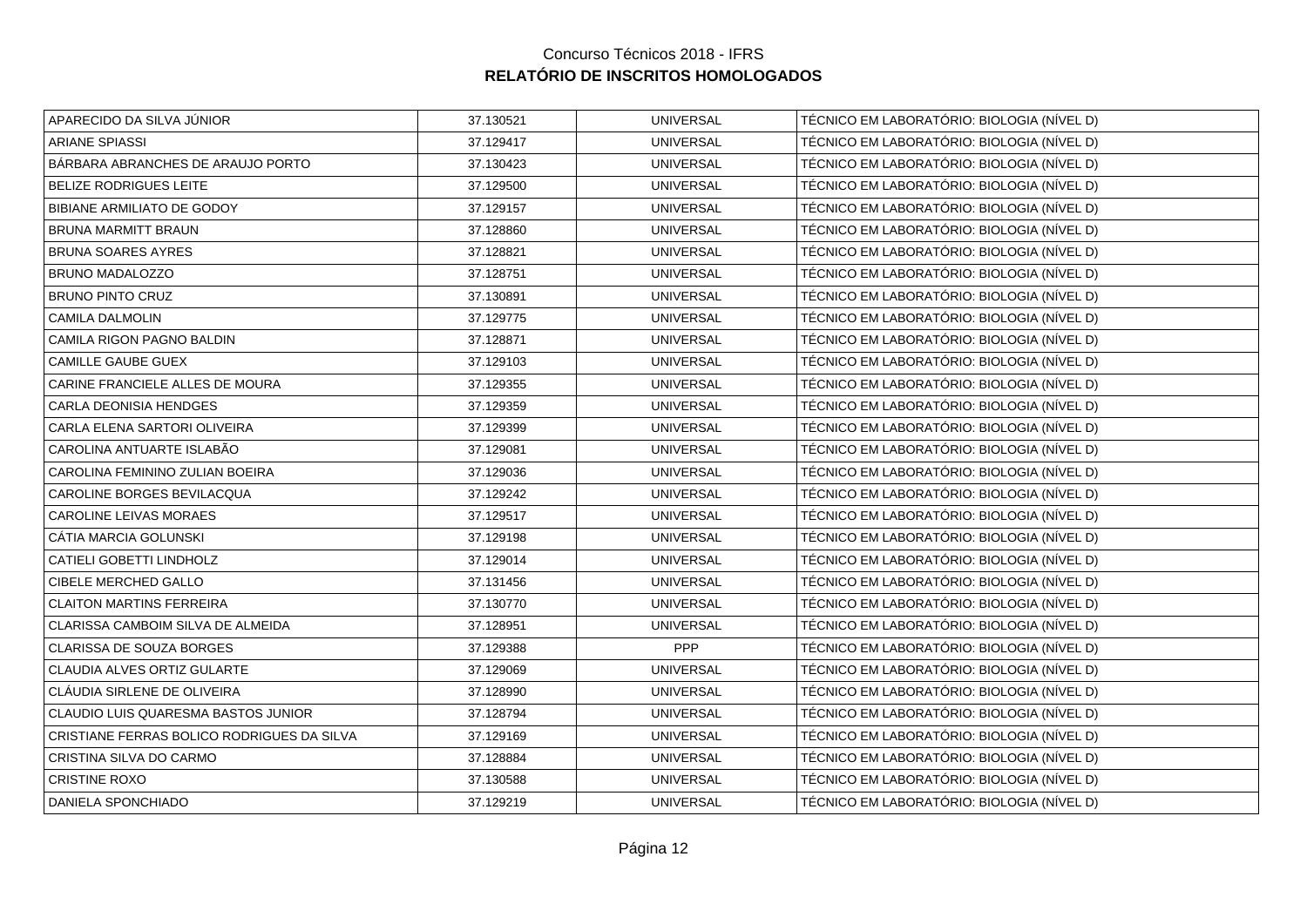| DANIELE DAMIAN DOS SANTOS                                        | 37.129185 | <b>UNIVERSAL</b> | TÉCNICO EM LABORATÓRIO: BIOLOGIA (NÍVEL D) |
|------------------------------------------------------------------|-----------|------------------|--------------------------------------------|
| <b>DANIELE KUNZ</b>                                              | 37.129420 | <b>UNIVERSAL</b> | TÉCNICO EM LABORATÓRIO: BIOLOGIA (NÍVEL D) |
| DANIELI FORGIARINI FIGUEIREDO                                    | 37.130935 | <b>UNIVERSAL</b> | TÉCNICO EM LABORATÓRIO: BIOLOGIA (NÍVEL D) |
| DANUSA LEIDENS                                                   | 37.130940 | <b>UNIVERSAL</b> | TÉCNICO EM LABORATÓRIO: BIOLOGIA (NÍVEL D) |
| <b>DIEGO FINCATTO</b>                                            | 37.131170 | <b>UNIVERSAL</b> | TÉCNICO EM LABORATÓRIO: BIOLOGIA (NÍVEL D) |
| <b>DJOILIZE MARTINS DA SILVA</b>                                 | 37.131036 | <b>UNIVERSAL</b> | TÉCNICO EM LABORATÓRIO: BIOLOGIA (NÍVEL D) |
| DOROTÉIA MARIA MARTINS FLORES                                    | 37.130652 | <b>UNIVERSAL</b> | TÉCNICO EM LABORATÓRIO: BIOLOGIA (NÍVEL D) |
| EDUARDO CEZAR SUGAHARA                                           | 37.130989 | <b>UNIVERSAL</b> | TÉCNICO EM LABORATÓRIO: BIOLOGIA (NÍVEL D) |
| <b>ELAINE GABRIEL</b>                                            | 37.129363 | <b>UNIVERSAL</b> | TÉCNICO EM LABORATÓRIO: BIOLOGIA (NÍVEL D) |
| ELEQUISANDRA DA COSTA ARARUNA                                    | 37.129243 | <b>UNIVERSAL</b> | TÉCNICO EM LABORATÓRIO: BIOLOGIA (NÍVEL D) |
| ELIZABETH LOPES DE OLIVEIRA                                      | 37.128892 | <b>UNIVERSAL</b> | TÉCNICO EM LABORATÓRIO: BIOLOGIA (NÍVEL D) |
| ELMAIR DE CARVALHO DUARTE                                        | 37.130818 | <b>UNIVERSAL</b> | TÉCNICO EM LABORATÓRIO: BIOLOGIA (NÍVEL D) |
| <b>FABIANO PERES MENEZES</b>                                     | 37.129197 | <b>UNIVERSAL</b> | TÉCNICO EM LABORATÓRIO: BIOLOGIA (NÍVEL D) |
| FELIPE LAZARO ALVES                                              | 37.128808 | <b>UNIVERSAL</b> | TÉCNICO EM LABORATÓRIO: BIOLOGIA (NÍVEL D) |
| FERNANDA REOLON DE SOUZA                                         | 37.129509 | <b>UNIVERSAL</b> | TÉCNICO EM LABORATÓRIO: BIOLOGIA (NÍVEL D) |
| <b>FRANCIANE BARBOSA</b>                                         | 37.130316 | <b>UNIVERSAL</b> | TÉCNICO EM LABORATÓRIO: BIOLOGIA (NÍVEL D) |
| <b>FRANCIELE ANTONIA NEIS</b>                                    | 37.130675 | <b>UNIVERSAL</b> | TÉCNICO EM LABORATÓRIO: BIOLOGIA (NÍVEL D) |
| <b>FRANCIELLY FELCHICHER</b>                                     | 37.129123 | <b>UNIVERSAL</b> | TÉCNICO EM LABORATÓRIO: BIOLOGIA (NÍVEL D) |
| <b>GABRIELA DUARTE DE MORAES</b>                                 | 37.130382 | <b>UNIVERSAL</b> | TÉCNICO EM LABORATÓRIO: BIOLOGIA (NÍVEL D) |
| GESSI FONSECA DE VARGAS VARGAS IVO KILCA                         | 37.129134 | <b>UNIVERSAL</b> | TÉCNICO EM LABORATÓRIO: BIOLOGIA (NÍVEL D) |
| GLÁUCIA BOLZAN COCO                                              | 37.129225 | <b>UNIVERSAL</b> | TÉCNICO EM LABORATÓRIO: BIOLOGIA (NÍVEL D) |
| <b>GRACIANE FURINI</b>                                           | 37.129034 | <b>UNIVERSAL</b> | TÉCNICO EM LABORATÓRIO: BIOLOGIA (NÍVEL D) |
| HELENESIO CARLOS BORGES CABRAL                                   | 37.129217 | <b>UNIVERSAL</b> | TÉCNICO EM LABORATÓRIO: BIOLOGIA (NÍVEL D) |
| ILDA MARICLEI DE CASTRO DA SILVA                                 | 37.129067 | <b>UNIVERSAL</b> | TÉCNICO EM LABORATÓRIO: BIOLOGIA (NÍVEL D) |
| JAIR GODOY DE ALMEIDA                                            | 37.129857 | <b>UNIVERSAL</b> | TÉCNICO EM LABORATÓRIO: BIOLOGIA (NÍVEL D) |
| JANAÍNA DE NARDIN                                                | 37.129075 | <b>UNIVERSAL</b> | TÉCNICO EM LABORATÓRIO: BIOLOGIA (NÍVEL D) |
| JARBAS RYGOLL DE OLIVEIRA MASCULINO LORITA PACHECO BORGES 130798 |           | <b>UNIVERSAL</b> | TÉCNICO EM LABORATÓRIO: BIOLOGIA (NÍVEL D) |
| JEFFERSON LUIS DE OLIVEIRA                                       | 37.131181 | <b>UNIVERSAL</b> | TÉCNICO EM LABORATÓRIO: BIOLOGIA (NÍVEL D) |
| JÉSSICA REIS DE OLIVEIRA SOFIATTI                                | 37.131051 | <b>UNIVERSAL</b> | TÉCNICO EM LABORATÓRIO: BIOLOGIA (NÍVEL D) |
| <b>JOSEANA SILVA RIGO</b>                                        | 37.129249 | <b>UNIVERSAL</b> | TÉCNICO EM LABORATÓRIO: BIOLOGIA (NÍVEL D) |
| JOSEÂNIA SALBEGO                                                 | 37.130152 | <b>UNIVERSAL</b> | TÉCNICO EM LABORATÓRIO: BIOLOGIA (NÍVEL D) |
| JOSMAEL CORSO                                                    | 37.129283 | <b>UNIVERSAL</b> | TÉCNICO EM LABORATÓRIO: BIOLOGIA (NÍVEL D) |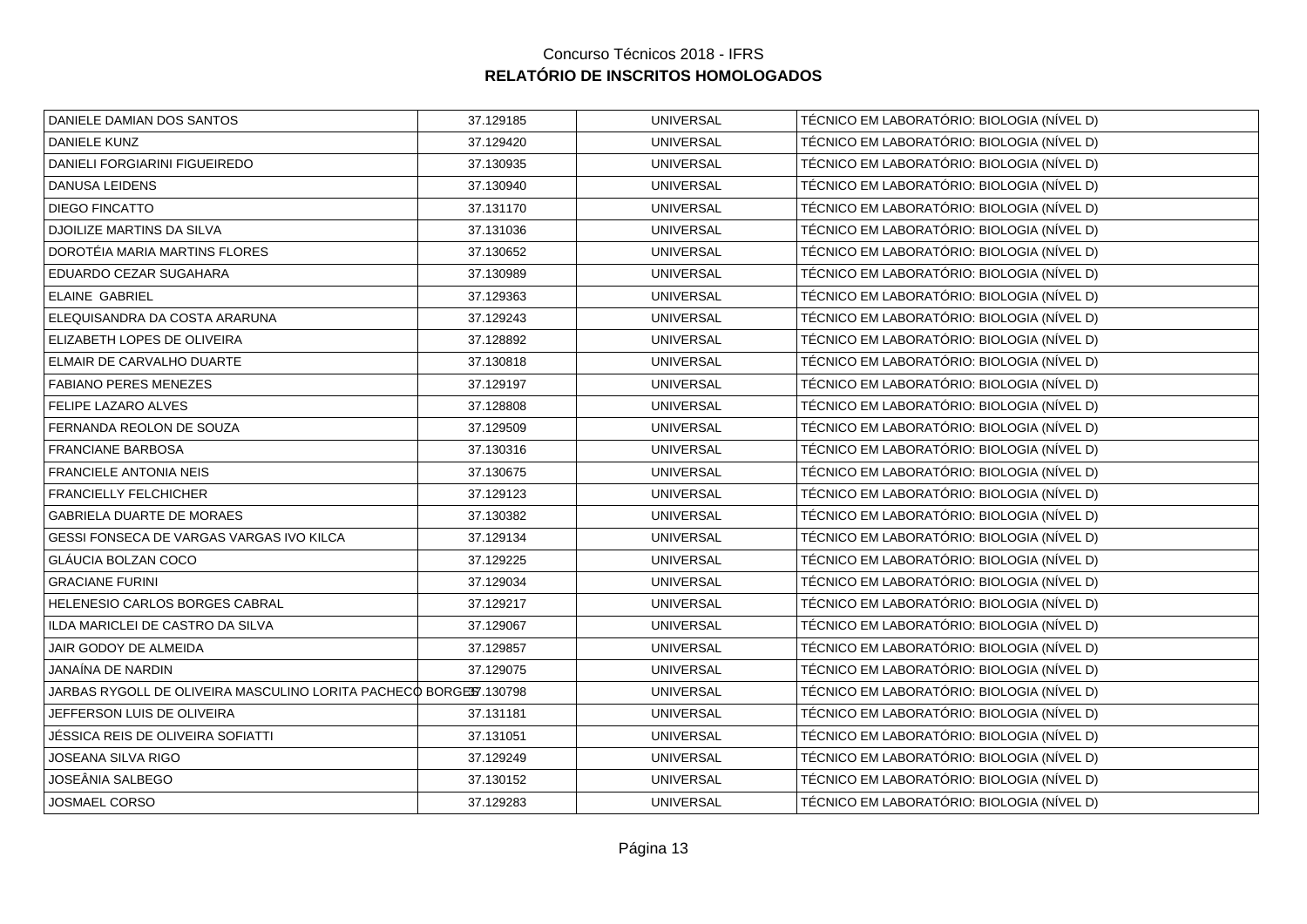| 37.129382 | <b>UNIVERSAL</b> | TÉCNICO EM LABORATÓRIO: BIOLOGIA (NÍVEL D) |
|-----------|------------------|--------------------------------------------|
| 37.129083 | <b>UNIVERSAL</b> | TÉCNICO EM LABORATÓRIO: BIOLOGIA (NÍVEL D) |
| 37.129339 | <b>UNIVERSAL</b> | TÉCNICO EM LABORATÓRIO: BIOLOGIA (NÍVEL D) |
| 37.129413 | <b>UNIVERSAL</b> | TÉCNICO EM LABORATÓRIO: BIOLOGIA (NÍVEL D) |
| 37.130178 | <b>UNIVERSAL</b> | TÉCNICO EM LABORATÓRIO: BIOLOGIA (NÍVEL D) |
| 37.130397 | <b>UNIVERSAL</b> | TÉCNICO EM LABORATÓRIO: BIOLOGIA (NÍVEL D) |
| 37.129268 | <b>UNIVERSAL</b> | TÉCNICO EM LABORATÓRIO: BIOLOGIA (NÍVEL D) |
| 37.129121 | <b>UNIVERSAL</b> | TÉCNICO EM LABORATÓRIO: BIOLOGIA (NÍVEL D) |
| 37.131358 | <b>UNIVERSAL</b> | TÉCNICO EM LABORATÓRIO: BIOLOGIA (NÍVEL D) |
| 37.129477 | <b>UNIVERSAL</b> | TÉCNICO EM LABORATÓRIO: BIOLOGIA (NÍVEL D) |
| 37.129424 | <b>UNIVERSAL</b> | TÉCNICO EM LABORATÓRIO: BIOLOGIA (NÍVEL D) |
| 37.129149 | <b>UNIVERSAL</b> | TÉCNICO EM LABORATÓRIO: BIOLOGIA (NÍVEL D) |
| 37.131256 | <b>UNIVERSAL</b> | TÉCNICO EM LABORATÓRIO: BIOLOGIA (NÍVEL D) |
| 37.129048 | <b>UNIVERSAL</b> | TÉCNICO EM LABORATÓRIO: BIOLOGIA (NÍVEL D) |
| 37.129433 | <b>UNIVERSAL</b> | TÉCNICO EM LABORATÓRIO: BIOLOGIA (NÍVEL D) |
| 37.129002 | <b>UNIVERSAL</b> | TÉCNICO EM LABORATÓRIO: BIOLOGIA (NÍVEL D) |
| 37.129094 | <b>UNIVERSAL</b> | TÉCNICO EM LABORATÓRIO: BIOLOGIA (NÍVEL D) |
| 37.129233 | <b>UNIVERSAL</b> | TÉCNICO EM LABORATÓRIO: BIOLOGIA (NÍVEL D) |
| 37.129200 | <b>UNIVERSAL</b> | TÉCNICO EM LABORATÓRIO: BIOLOGIA (NÍVEL D) |
| 37.129269 | <b>UNIVERSAL</b> | TÉCNICO EM LABORATÓRIO: BIOLOGIA (NÍVEL D) |
| 37.128753 | <b>UNIVERSAL</b> | TÉCNICO EM LABORATÓRIO: BIOLOGIA (NÍVEL D) |
| 37.129290 | <b>UNIVERSAL</b> | TÉCNICO EM LABORATÓRIO: BIOLOGIA (NÍVEL D) |
| 37.129201 | <b>UNIVERSAL</b> | TÉCNICO EM LABORATÓRIO: BIOLOGIA (NÍVEL D) |
| 37.128916 | <b>UNIVERSAL</b> | TÉCNICO EM LABORATÓRIO: BIOLOGIA (NÍVEL D) |
| 37.129099 | <b>UNIVERSAL</b> | TÉCNICO EM LABORATÓRIO: BIOLOGIA (NÍVEL D) |
| 37.128818 | <b>UNIVERSAL</b> | TÉCNICO EM LABORATÓRIO: BIOLOGIA (NÍVEL D) |
| 37.131398 | <b>UNIVERSAL</b> | TÉCNICO EM LABORATÓRIO: BIOLOGIA (NÍVEL D) |
| 37.129196 | <b>UNIVERSAL</b> | TÉCNICO EM LABORATÓRIO: BIOLOGIA (NÍVEL D) |
| 37.128955 | <b>UNIVERSAL</b> | TÉCNICO EM LABORATÓRIO: BIOLOGIA (NÍVEL D) |
| 37.130454 | <b>UNIVERSAL</b> | TÉCNICO EM LABORATÓRIO: BIOLOGIA (NÍVEL D) |
| 37.129324 | <b>UNIVERSAL</b> | TÉCNICO EM LABORATÓRIO: BIOLOGIA (NÍVEL D) |
| 37.129035 | <b>UNIVERSAL</b> | TÉCNICO EM LABORATÓRIO: BIOLOGIA (NÍVEL D) |
|           |                  |                                            |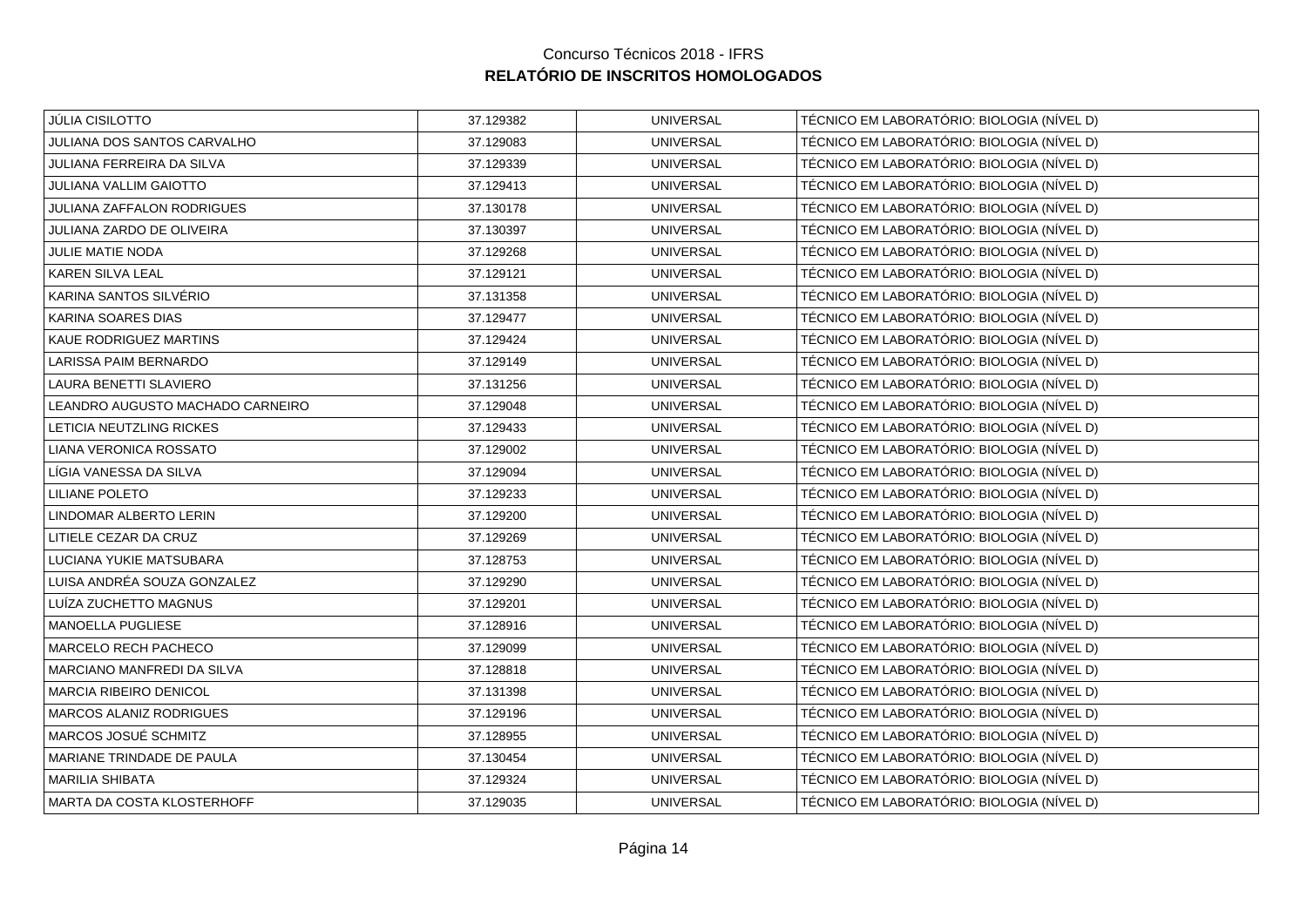| MARTHA SILVA CONCEIÇÃO               | 37.129141 | <b>UNIVERSAL</b> | TÉCNICO EM LABORATÓRIO: BIOLOGIA (NÍVEL D) |
|--------------------------------------|-----------|------------------|--------------------------------------------|
| MATHEUS MIGUEL FROES                 | 37.129195 | <b>UNIVERSAL</b> | TÉCNICO EM LABORATÓRIO: BIOLOGIA (NÍVEL D) |
| MATHEUS NASCIMENTO DE FREITAS        | 37.129386 | <b>UNIVERSAL</b> | TÉCNICO EM LABORATÓRIO: BIOLOGIA (NÍVEL D) |
| MAURÍCIO RICARDO DE MELO COGO        | 37.131473 | <b>UNIVERSAL</b> | TÉCNICO EM LABORATÓRIO: BIOLOGIA (NÍVEL D) |
| MAURO ANDERSON DA SILVA BOSSI        | 37.129697 | <b>UNIVERSAL</b> | TÉCNICO EM LABORATÓRIO: BIOLOGIA (NÍVEL D) |
| MAURO DE FREITAS ORTIZ               | 37.129187 | <b>UNIVERSAL</b> | TÉCNICO EM LABORATÓRIO: BIOLOGIA (NÍVEL D) |
| MELISE SILVEIRA NUNES                | 37.129250 | <b>UNIVERSAL</b> | TÉCNICO EM LABORATÓRIO: BIOLOGIA (NÍVEL D) |
| MICAELE QUINTANA DE MOURA            | 37.131349 | <b>UNIVERSAL</b> | TÉCNICO EM LABORATÓRIO: BIOLOGIA (NÍVEL D) |
| MILENA DE ANDRADE SILVEIRA           | 37.129360 | <b>UNIVERSAL</b> | TÉCNICO EM LABORATÓRIO: BIOLOGIA (NÍVEL D) |
| MONIQUE DE OLIVEIRA VARELA           | 37.128850 | <b>UNIVERSAL</b> | TÉCNICO EM LABORATÓRIO: BIOLOGIA (NÍVEL D) |
| PÂMELA MELLO DOS SANTOS              | 37.129437 | <b>UNIVERSAL</b> | TÉCNICO EM LABORATÓRIO: BIOLOGIA (NÍVEL D) |
| PAOLA GIANNINI FOLETTO DOS SANTOS    | 37.129017 | <b>UNIVERSAL</b> | TÉCNICO EM LABORATÓRIO: BIOLOGIA (NÍVEL D) |
| PATRICIA ANTOLINI ZAMBELLI           | 37.128765 | <b>UNIVERSAL</b> | TÉCNICO EM LABORATÓRIO: BIOLOGIA (NÍVEL D) |
| PEDRO MESQUITA FONSECA               | 37.129150 | <b>UNIVERSAL</b> | TÉCNICO EM LABORATÓRIO: BIOLOGIA (NÍVEL D) |
| RAFAEL DIAZ REMEDI                   | 37.128805 | <b>UNIVERSAL</b> | TÉCNICO EM LABORATÓRIO: BIOLOGIA (NÍVEL D) |
| RITA DE CASSIA MACHADO TRINDADE      | 37.129180 | <b>UNIVERSAL</b> | TÉCNICO EM LABORATÓRIO: BIOLOGIA (NÍVEL D) |
| ROBERTA CUSIN                        | 37.129092 | <b>UNIVERSAL</b> | TÉCNICO EM LABORATÓRIO: BIOLOGIA (NÍVEL D) |
| ROBERTO BUSATO                       | 37.129368 | <b>UNIVERSAL</b> | TÉCNICO EM LABORATÓRIO: BIOLOGIA (NÍVEL D) |
| RODRIGO AUGUSTO ZEMBRZUSKI PELISSARI | 37.129493 | <b>UNIVERSAL</b> | TÉCNICO EM LABORATÓRIO: BIOLOGIA (NÍVEL D) |
| RUBIA CRISTINA SONEGO                | 37.130786 | <b>UNIVERSAL</b> | TÉCNICO EM LABORATÓRIO: BIOLOGIA (NÍVEL D) |
| SIMARA APARECIDA RIBEIRO             | 37.131325 | <b>UNIVERSAL</b> | TÉCNICO EM LABORATÓRIO: BIOLOGIA (NÍVEL D) |
| SINARA SANTOS JARDIM                 | 37.128942 | <b>UNIVERSAL</b> | TÉCNICO EM LABORATÓRIO: BIOLOGIA (NÍVEL D) |
| TAIANE ACUNHA ESCOBAR                | 37.129171 | <b>UNIVERSAL</b> | TÉCNICO EM LABORATÓRIO: BIOLOGIA (NÍVEL D) |
| <b>TATIANA SUZIN LAZERIS</b>         | 37.129335 | <b>UNIVERSAL</b> | TÉCNICO EM LABORATÓRIO: BIOLOGIA (NÍVEL D) |
| TATIANE CARLA PRESOTTO ASTURIAN      | 37.129191 | <b>UNIVERSAL</b> | TÉCNICO EM LABORATÓRIO: BIOLOGIA (NÍVEL D) |
| <b>TATIELI SILVEIRA</b>              | 37.129316 | <b>UNIVERSAL</b> | TÉCNICO EM LABORATÓRIO: BIOLOGIA (NÍVEL D) |
| THAINÁ FERRAZ LOPES                  | 37.129885 | <b>UNIVERSAL</b> | TÉCNICO EM LABORATÓRIO: BIOLOGIA (NÍVEL D) |
| THIELY CORAZZA                       | 37.129345 | <b>UNIVERSAL</b> | TÉCNICO EM LABORATÓRIO: BIOLOGIA (NÍVEL D) |
| THOMAS DICKEL DIAS                   | 37.129037 | PPP              | TÉCNICO EM LABORATÓRIO: BIOLOGIA (NÍVEL D) |
| TIAGO ROBERTO NUNES BERTASO          | 37.128956 | <b>UNIVERSAL</b> | TÉCNICO EM LABORATÓRIO: BIOLOGIA (NÍVEL D) |
| VALÉRIA DOLIWA WISLOCKI              | 37.129129 | <b>UNIVERSAL</b> | TÉCNICO EM LABORATÓRIO: BIOLOGIA (NÍVEL D) |
| <b>VANDERLEIA FELINI</b>             | 37.129407 | <b>UNIVERSAL</b> | TÉCNICO EM LABORATÓRIO: BIOLOGIA (NÍVEL D) |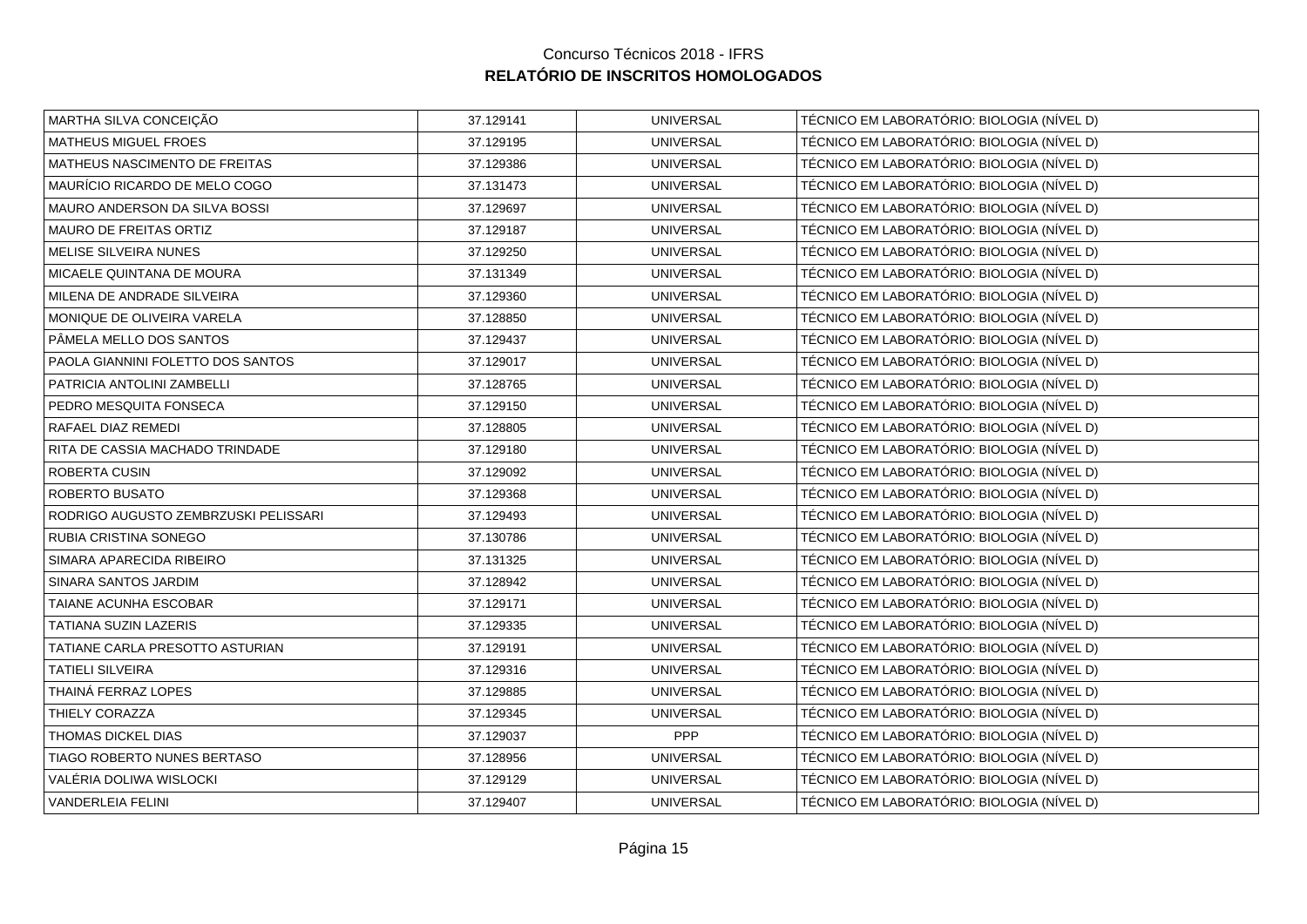| VANESSA CANDITO                     | 37.128801 | <b>UNIVERSAL</b> | TÉCNICO EM LABORATÓRIO: BIOLOGIA (NÍVEL D)    |
|-------------------------------------|-----------|------------------|-----------------------------------------------|
| VANESSA PETER CAMACHO               | 37.128962 | <b>UNIVERSAL</b> | TÉCNICO EM LABORATÓRIO: BIOLOGIA (NÍVEL D)    |
| VICENTE PADILHA ESTRELA DE AMORIM   | 37.129033 | <b>UNIVERSAL</b> | TÉCNICO EM LABORATÓRIO: BIOLOGIA (NÍVEL D)    |
| <b>VICTOR MENDES LIPISNKI</b>       | 37.128912 | <b>UNIVERSAL</b> | TÉCNICO EM LABORATÓRIO: BIOLOGIA (NÍVEL D)    |
| VINÍCIUS ADÃO BARTNICKI             | 37.128997 | <b>UNIVERSAL</b> | TÉCNICO EM LABORATÓRIO: BIOLOGIA (NÍVEL D)    |
| VINÍCIUS BRACIAK PRESTES ESTERIZ    | 37.129226 | <b>UNIVERSAL</b> | TÉCNICO EM LABORATÓRIO: BIOLOGIA (NÍVEL D)    |
| VINICIUS MENDES RUAS                | 37.129207 | <b>UNIVERSAL</b> | TÉCNICO EM LABORATÓRIO: BIOLOGIA (NÍVEL D)    |
| VITOR ANTUNES DE OLIVEIRA           | 37.129147 | <b>UNIVERSAL</b> | TÉCNICO EM LABORATÓRIO: BIOLOGIA (NÍVEL D)    |
| <b>VIVIANE ASTOLFI</b>              | 37.129344 | <b>UNIVERSAL</b> | TÉCNICO EM LABORATÓRIO: BIOLOGIA (NÍVEL D)    |
| VÍVIAN EBELING VIANA                | 37.130519 | <b>UNIVERSAL</b> | TÉCNICO EM LABORATÓRIO: BIOLOGIA (NÍVEL D)    |
| <b>VIVIANE DA SILVA</b>             | 37.130354 | <b>UNIVERSAL</b> | TÉCNICO EM LABORATÓRIO: BIOLOGIA (NÍVEL D)    |
| <b>WAGNER DUTRA PINHEIRO</b>        | 37.129020 | <b>UNIVERSAL</b> | TÉCNICO EM LABORATÓRIO: BIOLOGIA (NÍVEL D)    |
| <b>WELITON BALDIN</b>               | 37.129527 | <b>UNIVERSAL</b> | TÉCNICO EM LABORATÓRIO: BIOLOGIA (NÍVEL D)    |
| ADRIEL SECCO                        | 37.129511 | <b>UNIVERSAL</b> | TECNICO EM TECNOLOGIA DA INFORMAÇÃO (NÍVEL D) |
| ALINE BEULK JOSENDE                 | 37.129248 | <b>UNIVERSAL</b> | TECNICO EM TECNOLOGIA DA INFORMAÇÃO (NÍVEL D) |
| ANALISSA PASE DO PRADO              | 37.128905 | <b>UNIVERSAL</b> | TECNICO EM TECNOLOGIA DA INFORMAÇÃO (NÍVEL D) |
| ANDERSON CARLOS LOPES               | 37.129070 | <b>UNIVERSAL</b> | TECNICO EM TECNOLOGIA DA INFORMAÇÃO (NÍVEL D) |
| ANDERSON DANIEL CARDOSO             | 37.129114 | <b>UNIVERSAL</b> | TECNICO EM TECNOLOGIA DA INFORMAÇÃO (NÍVEL D) |
| AYNE DOS SANTOS KAFFER              | 37.129062 | <b>UNIVERSAL</b> | TECNICO EM TECNOLOGIA DA INFORMAÇÃO (NÍVEL D) |
| <b>BIANCA BORSOI BRIGOLINI</b>      | 37.130258 | <b>UNIVERSAL</b> | TECNICO EM TECNOLOGIA DA INFORMAÇÃO (NÍVEL D) |
| CAMILA RACHEL TONIN DE ANDRADE      | 37.129489 | <b>UNIVERSAL</b> | TECNICO EM TECNOLOGIA DA INFORMAÇÃO (NÍVEL D) |
| CLAUDIO ALMEIDA DA SILVA            | 37.130533 | <b>UNIVERSAL</b> | TECNICO EM TECNOLOGIA DA INFORMAÇÃO (NÍVEL D) |
| DANIEL WEIBERT                      | 37.129504 | <b>UNIVERSAL</b> | TECNICO EM TECNOLOGIA DA INFORMAÇÃO (NÍVEL D) |
| <b>DIANA BRAATZ</b>                 | 37.129005 | <b>UNIVERSAL</b> | TECNICO EM TECNOLOGIA DA INFORMAÇÃO (NÍVEL D) |
| DIOGO VINICIUS PEREIRA ROZA         | 37.129337 | <b>UNIVERSAL</b> | TECNICO EM TECNOLOGIA DA INFORMAÇÃO (NÍVEL D) |
| DOUGLAS PICOLOTTO                   | 37.129332 | <b>UNIVERSAL</b> | TECNICO EM TECNOLOGIA DA INFORMAÇÃO (NÍVEL D) |
| EDUARDO DE CRISTO MEURER            | 37.130176 | <b>UNIVERSAL</b> | TECNICO EM TECNOLOGIA DA INFORMAÇÃO (NÍVEL D) |
| ÉRICA LUIZA DE OLIVEIRA             | 37.129519 | <b>UNIVERSAL</b> | TECNICO EM TECNOLOGIA DA INFORMAÇÃO (NÍVEL D) |
| FELIPE MATHEUS WÜST ARNOLD          | 37.128851 | <b>UNIVERSAL</b> | TECNICO EM TECNOLOGIA DA INFORMAÇÃO (NÍVEL D) |
| FELIPE TAVARES PETRILLO DE OLIVEIRA | 37.129463 | <b>UNIVERSAL</b> | TECNICO EM TECNOLOGIA DA INFORMAÇÃO (NÍVEL D) |
| <b>GABRIELA MARTELLO</b>            | 37.129414 | <b>UNIVERSAL</b> | TECNICO EM TECNOLOGIA DA INFORMAÇÃO (NÍVEL D) |
| <b>GABRIEL BRONZATTI MORO</b>       | 37.128816 | <b>UNIVERSAL</b> | TECNICO EM TECNOLOGIA DA INFORMAÇÃO (NÍVEL D) |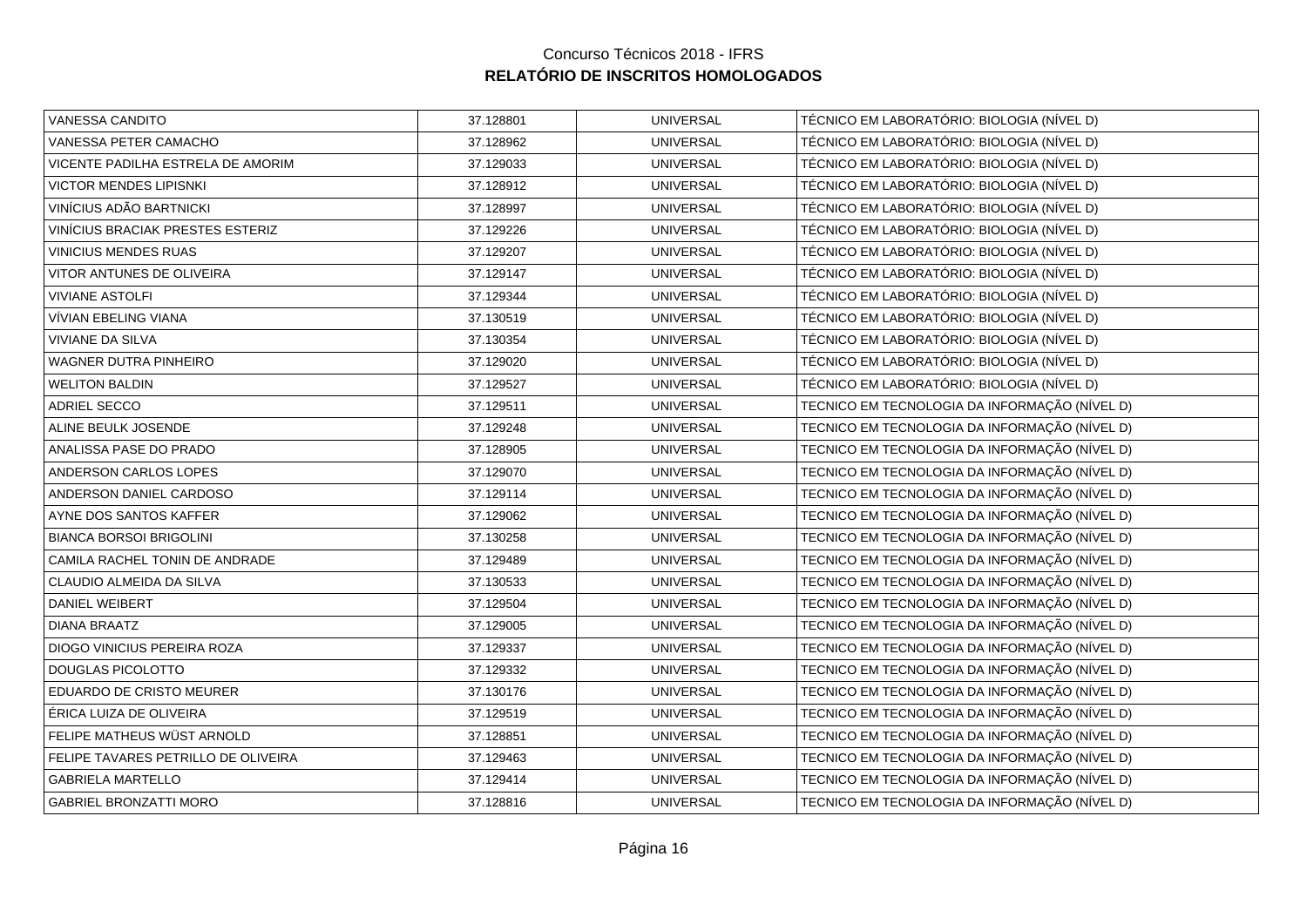| <b>GABRIEL LEMOS BISOGNIN</b>     | 37.131143 | <b>UNIVERSAL</b> | TECNICO EM TECNOLOGIA DA INFORMAÇÃO (NÍVEL D) |
|-----------------------------------|-----------|------------------|-----------------------------------------------|
| <b>GABRIEL MARQUETTI SIQUEIRA</b> | 37.129443 | <b>UNIVERSAL</b> | TECNICO EM TECNOLOGIA DA INFORMAÇÃO (NÍVEL D) |
| <b>GUSTAVO SANTOS DA SILVA</b>    | 37.129400 | PPP              | TECNICO EM TECNOLOGIA DA INFORMAÇÃO (NÍVEL D) |
| HÉLEN VITÓRIA MACHADO TREMÉA      | 37.128810 | <b>UNIVERSAL</b> | TECNICO EM TECNOLOGIA DA INFORMAÇÃO (NÍVEL D) |
| HESCAR ISMAEL SACHSER DORING      | 37.129533 | <b>UNIVERSAL</b> | TECNICO EM TECNOLOGIA DA INFORMAÇÃO (NÍVEL D) |
| <b>IGOR VIEIRA WEEGE</b>          | 37.131303 | <b>UNIVERSAL</b> | TECNICO EM TECNOLOGIA DA INFORMAÇÃO (NÍVEL D) |
| JAIRO DOS SANTOS RAMOS            | 37.128908 | <b>UNIVERSAL</b> | TECNICO EM TECNOLOGIA DA INFORMAÇÃO (NÍVEL D) |
| JOCIMAR PACHECO TRESCASTRO        | 37.131288 | <b>UNIVERSAL</b> | TECNICO EM TECNOLOGIA DA INFORMAÇÃO (NÍVEL D) |
| JÔNATAS LUIS MARIA                | 37.128770 | <b>UNIVERSAL</b> | TECNICO EM TECNOLOGIA DA INFORMAÇÃO (NÍVEL D) |
| JOSÉ EDUARDO THUMS                | 37.129030 | <b>UNIVERSAL</b> | TECNICO EM TECNOLOGIA DA INFORMAÇÃO (NÍVEL D) |
| JOZIÉLE MOTT MACHADO              | 37.129401 | <b>UNIVERSAL</b> | TECNICO EM TECNOLOGIA DA INFORMAÇÃO (NÍVEL D) |
| JULIANO DA SILVA LOPES            | 37.128838 | <b>UNIVERSAL</b> | TECNICO EM TECNOLOGIA DA INFORMAÇÃO (NÍVEL D) |
| LEANDRO HUNDERTMARCK MINATO       | 37.129459 | <b>UNIVERSAL</b> | TECNICO EM TECNOLOGIA DA INFORMAÇÃO (NÍVEL D) |
| <b>LUCAS CORRREA</b>              | 37.129022 | <b>UNIVERSAL</b> | TECNICO EM TECNOLOGIA DA INFORMAÇÃO (NÍVEL D) |
| LUCAS FERRARI DA COSTA            | 37.128913 | <b>UNIVERSAL</b> | TECNICO EM TECNOLOGIA DA INFORMAÇÃO (NÍVEL D) |
| LUCAS JARDIM DA SILVA             | 37.128902 | <b>PPP</b>       | TECNICO EM TECNOLOGIA DA INFORMAÇÃO (NÍVEL D) |
| LUCELIA LANGONE VIEIRA            | 37.128944 | <b>UNIVERSAL</b> | TECNICO EM TECNOLOGIA DA INFORMAÇÃO (NÍVEL D) |
| LUIS EDUARDO CISLAGHI             | 37.128798 | <b>UNIVERSAL</b> | TECNICO EM TECNOLOGIA DA INFORMAÇÃO (NÍVEL D) |
| LUIZ CARLOS DE OLIVEIRA JUNIOR    | 37.128840 | <b>UNIVERSAL</b> | TECNICO EM TECNOLOGIA DA INFORMAÇÃO (NÍVEL D) |
| LUIZ CLAUDIO RAMOS GRAMLICH       | 37.128943 | <b>UNIVERSAL</b> | TECNICO EM TECNOLOGIA DA INFORMAÇÃO (NÍVEL D) |
| LUIZ HENRIQUE GALVÃO SCHNEIGER    | 37.130848 | <b>UNIVERSAL</b> | TECNICO EM TECNOLOGIA DA INFORMAÇÃO (NÍVEL D) |
| MARCIANO ANDRE PASA               | 37.129465 | <b>UNIVERSAL</b> | TECNICO EM TECNOLOGIA DA INFORMAÇÃO (NÍVEL D) |
| MARCIA PRANTE ASSMANN             | 37.129120 | <b>UNIVERSAL</b> | TECNICO EM TECNOLOGIA DA INFORMAÇÃO (NÍVEL D) |
| MÁRCIO DA SILVA FIGUEIRÓ          | 37.128961 | <b>UNIVERSAL</b> | TECNICO EM TECNOLOGIA DA INFORMAÇÃO (NÍVEL D) |
| <b>MARCIO MARCHESINI</b>          | 37.129298 | <b>UNIVERSAL</b> | TECNICO EM TECNOLOGIA DA INFORMAÇÃO (NÍVEL D) |
| <b>MARCO ANTONIO BATISTI</b>      | 37.128920 | <b>UNIVERSAL</b> | TECNICO EM TECNOLOGIA DA INFORMAÇÃO (NÍVEL D) |
| MARIO TALES SILVA FERREIRA        | 37.128815 | <b>UNIVERSAL</b> | TECNICO EM TECNOLOGIA DA INFORMAÇÃO (NÍVEL D) |
| MATHEUS POHLMANN GONÇALVES        | 37.129258 | <b>UNIVERSAL</b> | TECNICO EM TECNOLOGIA DA INFORMAÇÃO (NÍVEL D) |
| ORLANDO PEREIRA MOURA JUNIOR      | 37.128975 | <b>UNIVERSAL</b> | TECNICO EM TECNOLOGIA DA INFORMAÇÃO (NÍVEL D) |
| <b>OSMAR TOMASI</b>               | 37.128914 | <b>UNIVERSAL</b> | TECNICO EM TECNOLOGIA DA INFORMAÇÃO (NÍVEL D) |
| RAFAEL LUIZ CASA                  | 37.128919 | <b>UNIVERSAL</b> | TECNICO EM TECNOLOGIA DA INFORMAÇÃO (NÍVEL D) |
| RAFAEL MARQUES VARGAS             | 37.129451 | <b>UNIVERSAL</b> | TECNICO EM TECNOLOGIA DA INFORMAÇÃO (NÍVEL D) |